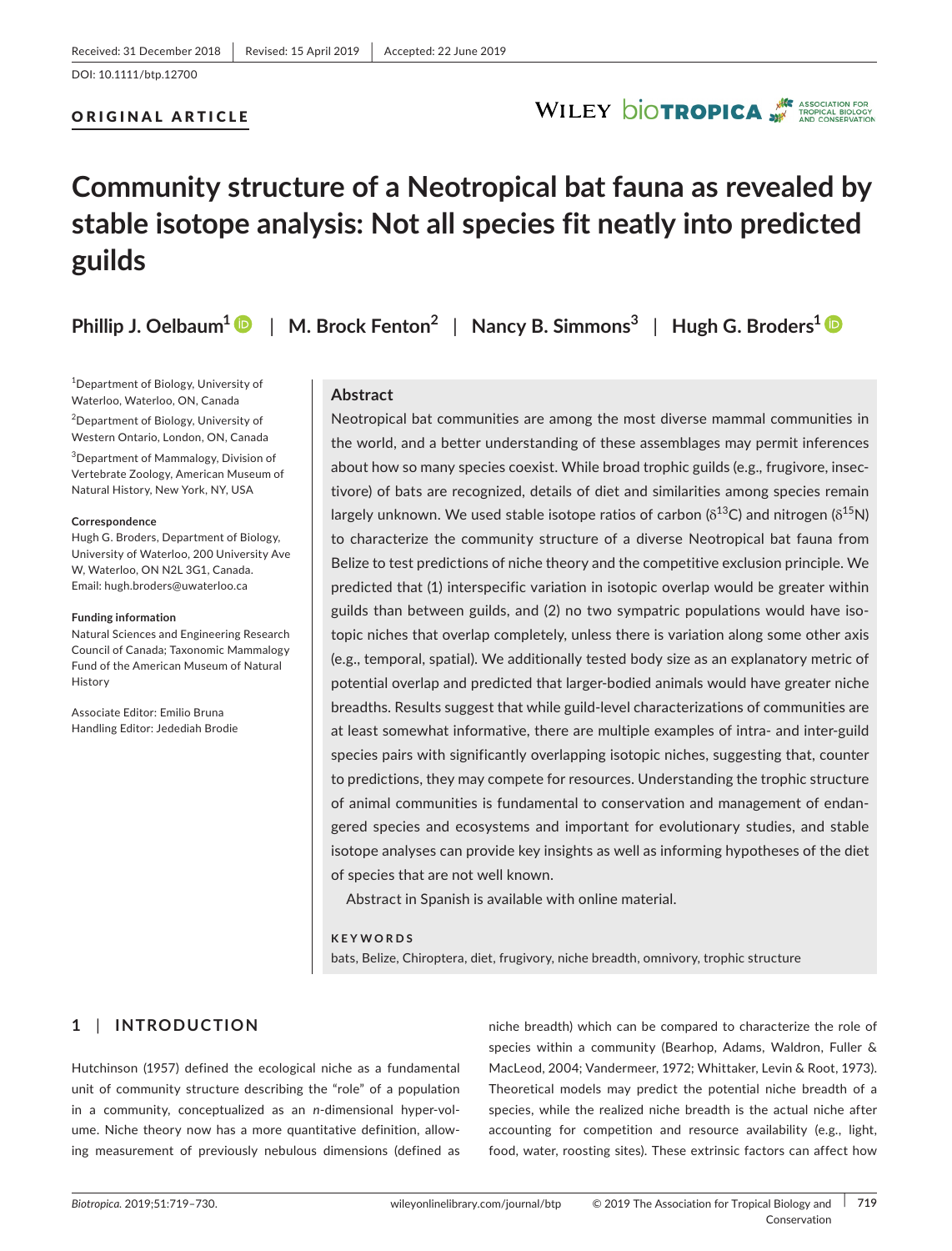**720 WILEY DIOTROPICA** 

effectively individuals access resources (Colwell & Futuyma, 1971). When niches overlap, the competitive exclusion principle states that no two species competing for the same resource can coexist indef‐ initely at constant population sizes. This predicts that one species will inevitably exclude the other if they have sufficient niche overlap (Gause, 1934).

Trophic niche describes the diet of an animal—what it eats over time for both nutrition and necessary vitamins and minerals. Traditional means to characterize trophic niche breadth (e.g., obser‐ vational studies or fecal analysis) can be ineffective or inappropriate when sampling some cryptic or elusive species whose feeding behavior may not be observable and where fecal collection is not possible. These methods also only offer a snapshot of what an animal ate immediately before capture (Bearhop et al., 2004). In contrast, stable isotope analysis (SIA) permits quantitative characterization of at least some components of the trophic niche of a population over time while avoiding many of the limitations of more traditional means (Bearhop et al., 2004; Layman, Arrington, Montaña & Post, 2007).

Studies using SIA to determine trophic niches infer dietary niche breadth from profiles of carbon ( $\delta^{13}$ C) and nitrogen ( $\delta^{15}$ N) in animal tissues (Bearhop et al., 2004; Layman et al., 2007). The effectiveness of this method has been supported by experimental studies (DeNiro & Epstein, 1978, 1981). Studies in marine or aquatic systems have used sulfur ( $\delta^{34}$ S) or hydrogen ( $\delta^2$ H) isotopic ratios to characterize niche dynamics; however, these elements appear less effective as indicators of trophic interactions in terrestrial systems (Dalerum & Angerbjörn, 2005; McCutchan, Lewis, Kendall & McGrath, 2003; Peterson & Fry, 1987). Stable isotope ratios are the product of diet and net fractionation between what is consumed and what is incorporated into tissue (Peterson & Fry, 1987). Diet‐tissue fractionation factors are calculated as the amount isotopic ratios change between the environment and tissue and are assumed to be constant though may vary by age, sex, species, body condition, or various other fac‐ tors (Tieszen & Boutton, 1989).

Values of  $\delta^{13}$ C differ greatly between photosynthetic pathways  $(C_3$  or  $C_4$  plants) and the ultimate source of biological carbon may be identified in the tissues of a consumer using SIA (Peterson & Fry, 1987). C<sub>3</sub> plants have an expected net fractionation of  $\delta^{13}C$  of approximately 21‰ from carbon uptake between the atmosphere (-7 ‰) and biomass (−28 ‰), while C<sub>4</sub> plants have much lower fractionation approximately 6 ‰ (Peterson & Fry, 1987). Other inputs of car‐ bon into natural systems may also be incorporated into tissues, and aquatic or marine sources can be identified through SIA (Broders, Farrow, Hearn, Lawrence & Forbes, 2014; Jones & Grey, 2004; Tyler, 1986; Whiticar, Faber & Schoell, 1986). There is negligible carbon isotope fractioning between consumer levels making  $\delta^{13}$ C a reliable determinant of the original source of organic carbon in an animal's tissue when the fractionation factor is known (DeNiro & Epstein, 1978). Nitrogen isotopic ratio ( $\delta^{15}$ N) reflects rate of nitrogen gas fixation in plants, and  $\delta^{15}$ N values increase with trophic levels (DeNiro & Epstein, 1981; Peterson & Fry, 1987). Unlike  $\delta^{13}C$ ,  $\delta^{15}N$  values of consumer tissues are, on average, 3–5 ‰ higher than their diet

(Peterson & Fry, 1987). This enrichment factor makes  $\delta^{15}N$  a reliable indicator of the consumer trophic level of populations within communities, such that animals at higher trophic levels will have higher  $\delta^{15}$ N (Layman et al., 2007). Stable isotope analysis allows researchers to quantify tropic niche breath more precisely than traditional measures and better define community structure (Brewster et al., 2016; Dammhahn, Rakotondramanana & Goodman, 2015; Herrera, Hobson, Rodríguez & Hernandez, 2003; Layman et al., 2007; Rex, Michener, Kunz & Voigt, 2011).

Bat communities can be very diverse, ranging from tens to well over 100 sympatric species (Findley, 1993). Biologists have used stable isotope analysis to characterize the niche dynamics of some bat populations in different areas (Fleming, Nuñez & da Sternberg, 1993; Herrera, Fleming & Sternberg, 1998; Lam et al., 2013; Mirón, Herrera, Ramirez & Hobson, 2006; Voigt & Kelm, 2006). A signif‐ icant body of literature links SIA to trophic niche in bats, but de‐ tails of niche breadth and overlap in many cases remain unclear. Classification of bats into feeding guilds can simplify the situation, but does not reveal how so many species can be sympatric (Losos, 2008; Razgour et al., 2011; Webb, Ackerly, McPeek & Donoghue, 2002). Tropical bat communities are more diverse and complex than their temperate counterparts, reflecting the greater diversity, abun‐ dance, and reliability of resources (Brown, 2014; Fenton et al., 2001; Findley, 1993; Fleming, Hooper & Wilson, 1972).

In general, the dietary diversity of bats is well known and our understanding has changed little since Allen's (1939) characteri‐ zation. We still lack details of what bats actually eat. Traditionally recognized feeding guilds of bats include insectivores, carnivores, piscivores, frugivores, nectarivores, and sanguinivores (Allen, 1939; Arata, Vaughn & Thomas, 1967, Gardner, 1977; Humphrey, Bonaccorso & Zinn, 1983). Bats such as *Glossophaga soricina* illus‐ trate the situation. Typically considered a nectarivore, this species regularly eats insects and fruit (Clare et al., 2014; Simberloff & Dayan, 1991). Some broad dietary guilds are inherently flawed no matter what definition is used (*e.g.,* carnivores) because different bats take very different prey. While all carnivorous bats may eat vertebrates, there are varying degrees of carnivory, and diets of some species vary considerably across space and time depending on prey availability (Norberg & Fenton, 1988). A more fine‐grained approach to understanding trophic guilds, particularly in diverse bat faunas, is necessary to effectively use guild categorizations as a tool in elucidating community structure (Rex, Czaczkes, Michener, Kunz & Voigt, 2010). We used SIA to look at these idealized bat trophic guilds from a different perspective. Examining a commu‐ nity as an ensemble (*sensu* Fauth, Bernardo, Camara, Resetarits & Van Buskirk, 1996), as bats share both geography and resources, allows us to better holistically characterize species interactions. We predict (a) that interspecific variation in isotopic overlap would be greater within guilds than between guilds and (b) that no two sympatric populations would have isotopic niches that overlap completely, unless there is variation along some other axis (e.g., temporal, spatial). Additionally, we examined body size as a po‐ tential explanatory metric of niche partitioning and predicted that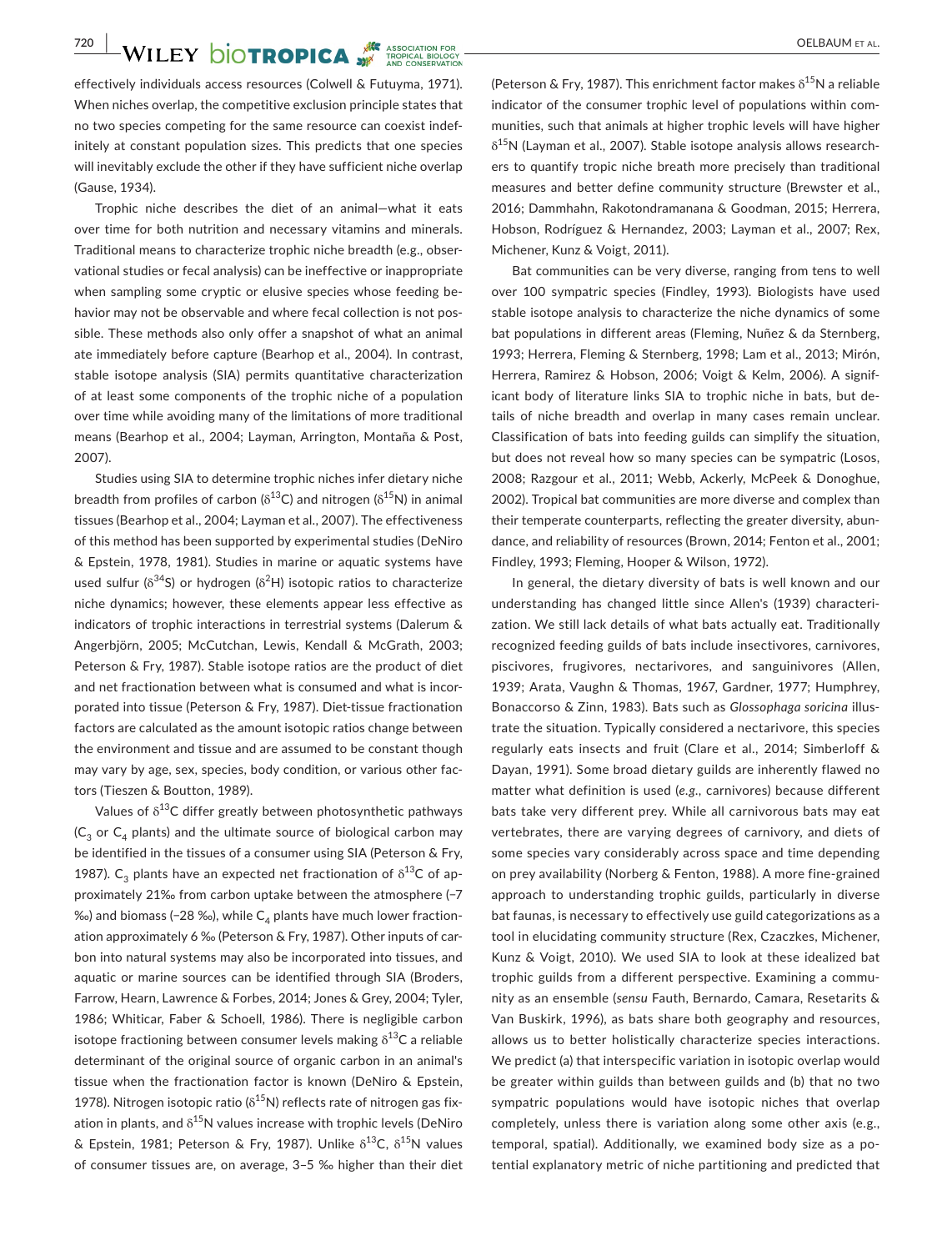larger species would have larger niche breadths than smaller bod‐ ied species.

We examined species in a diverse community of Neotropical bats in Orange Walk District, Belize (≈ 40 species). The bats repre‐ sent seven families (Phyllostomidae [22 species]; Mormoopidae [4 spp.]; Vespertilionidae [5 spp.]; Emballonuridae [4 spp.]; Molossidae [3 spp.]; Noctilionidae [1 sp.]; and Natalidae [1 sp.]). Arguably, each species falls into one of six traditionally recognized trophic guilds (frugivores [13 spp.]; nectarivores [2 spp.]; insectivores [19 spp.]; carnivores [3 spp.]; piscivores [1 sp.]; and sanguivores [1 sp.]) (Allen, 1939; Fenton et al., 2001; Herrera et al., 1998). We used SIA to char‐ acterize community structure of this tropical bat community and make inferences based on predictions of niche theory (Vandermeer, 1972). While there is some information on the food items taken by many species in the community (Baker & Clark, 1987; Baker, Solari & Hoffmann, 2002; Fleming et al., 1972), the diets of many species remain unstudied, and dietary habits of populations in our study area have not been characterized. We assessed the literature on the diet and feeding habits of the sampled bat species and made predic‐ tions about expected isotopic niche patterns based on these data (Figure 1).

## **2** | **METHODS**

#### **2.1** | **Sample size and tissue selection**

We captured bats in Orange Walk District, Belize. We worked in the Lamanai Archaeological Reserve and adjacent secondary for‐ est and gardens near the Lamanai Outpost Lodge (17.75117 N, −88.65446 W) and the Ka'kabish Archaeological Project (17.8147 N, −88.73052 W). We were in the field for two‐week periods dur‐ ing late April through early May 2014, 2016, and 2018 at the end of the dry season. The Lamanai locality consists of approximately 450-ha of contiguous semi-deciduous tropical dry forest including



**FIGURE 1** Prediction of positions of dietary guilds in isotope space. Predictions were based on findings of previous SIA studies and experimental studies by DeNiro and Epstein (1978, 1981). Sanguivore prediction is based on published data from the same study area (Becker et al., 2017)

habitats ranging from closed‐canopy forest to clearings and second‐ ary growth. Ka'kabish is a 45‐ha forest fragment located approxi‐ mately 10 km from Lamanai.

We caught bats in mist nets, harp traps, and hand nets. We identified each one to species grouped in trophic guilds based on previous dietary studies (Table 1). Guilds are inherently artificial as many of these species (particularly among frugivores and carnivores) are largely omnivorous, and species were placed according to best fit (Allen, 1939; Humphrey et al., 1983; Simberloff & Dayan, 1991). Here, we define carnivores as species which specialized feeding strategies and/or anatomical or physiological adaptations to feed on vertebrates (as opposed to species which may opportunistically feed on vertebrates (*e.g., Phyllostomus discolor* and *Micronycteris microtis*; Norberg & Fenton, 1988; Fenton et al., 1992; Cramer, Willig & Jones, 2001). Therefore, we predict their  $\delta^{15}$ N to be higher than other animalivores (i.e., obligate insectivores).

We clipped a small ( $\approx$  2 mg) sample of hair from between the scapulae of each individual. For bats with little to no hair on their back (e.g., *Noctilio leporinus* and *Pteronotus fulvus),* the sample was taken from the abdomen. Hair samples were stored dry until anal‐ ysis. All research was conducted in accordance with accepted stan‐ dards for humane capture and handling of bats published by the American Society of Mammalogists (Sikes et al., 2016) and approved by the Saint Mary's University Animal Care Committee (Protocol # 14–10), University of Waterloo Animal Care Committee (AUPP: 18– 04) and U.S. Institutional Animal Care and Use Committee protocols (American Museum of Natural History AMNHIACUC‐20180123). All fieldwork was conducted under permits from the Forestry Department of Belize (Permit numbers CD/60/3/14(17), WL/1/1/16(26), and WL/2/1/18(16)).

### **2.2** | **Stable isotope analysis**

Tissue analysis was performed at the Stable Isotopes in Nature Laboratory (SINLab) at the University of New Brunswick, Fredericton (2014 samples) and at the Environmental Isotope Lab (EIL) at the University of Waterloo (2016 and 2018 samples), follow‐ ing procedures outlined in Segers and Broders (2015). Hair samples were washed three times in a 2:1 (v/v) chloroform:methanol for 10–15 min and then removed from the vial. Once washed, sam‐ ples were left to air‐dry overnight. At SINLab, dry samples were combusted in ThermoQuest CE Instruments NC2500 Element Analyzer (ThermoQuest Italia) and then placed into a Thermoquest Finnigan‐Mat Delta Plus Continuous Flow Mass Spectrometer (ThermoFinnigan). Stable isotope ratio measurements were recorded as δ‐values in parts per thousand (‰). δ‐values were anchored in VPBD ( $\delta^{13}$ C) and AIR ( $\delta^{15}$ N) scales, respectively, using international calibrated standards [International Atomic Energy Agency]. At EIL dry, samples were weighed whole to the nearest 0.001 mg and then combusted in a 4010 Elemental Analyzer (Costech Instruments) at‐ tached to a Delta Plus XL (Thermo) continuous flow isotope ratio mass spectrometer (CFIRMS). Standards used include international standards and in‐house (corrected to internationational) standard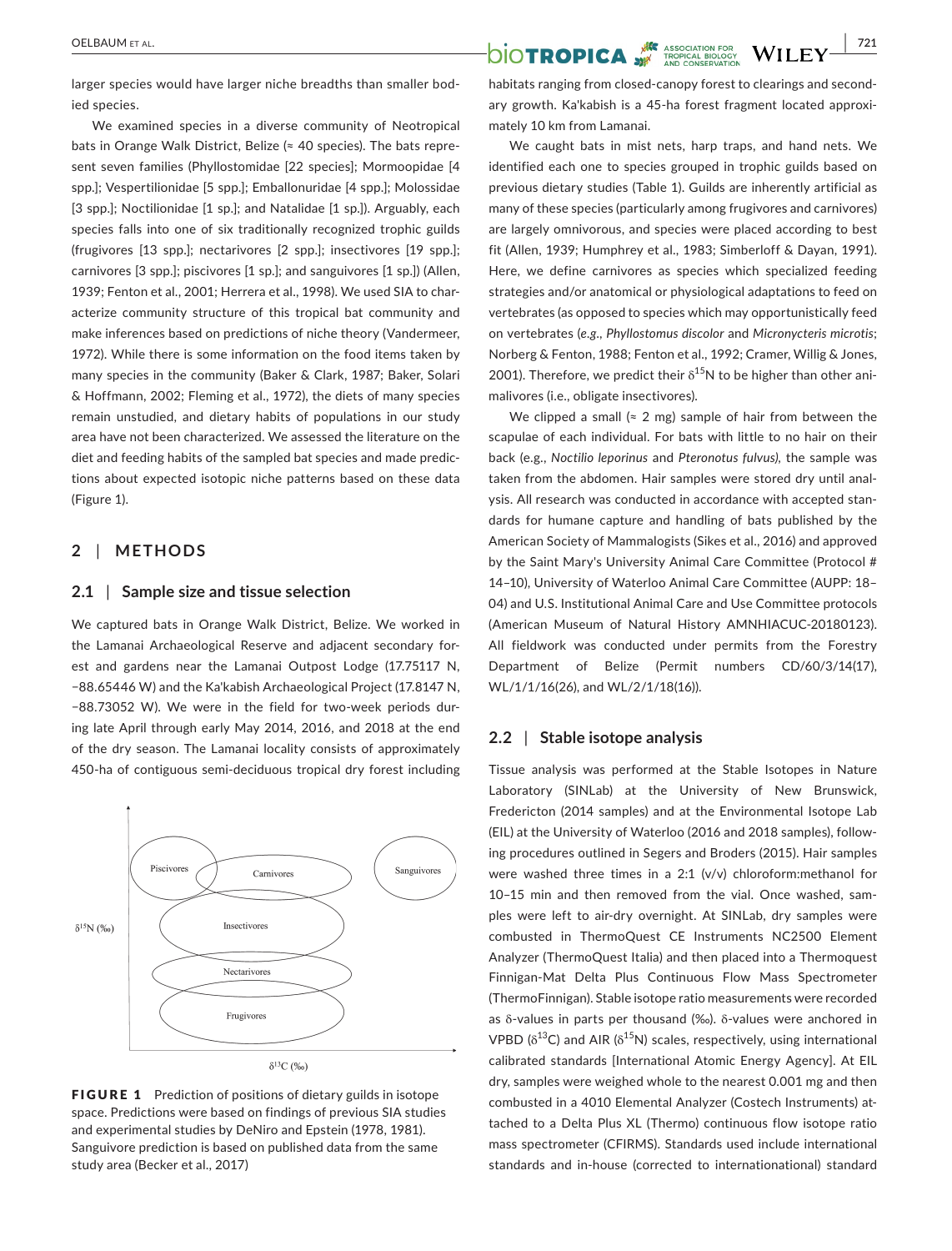TABLE 1 Number of individuals captured by species and sex from Lamanai and Ka'kabish, Orange Walk, Belize (April‐May 2014, 2016, 2018) with description of diet. Primary diet reflects trophic guild while secondary diet includes any other prey material found in fecal or stomach contents analyses or notable feeding behaviors. Colors (descending order) denote guild: orange—frugivores, turquoise insectivores, maroon—carnivores, purple—nectarivores, blue—piscivores, and red—sanguivores

| Species                     | $n$ (male, female) <sup>a</sup> | Primary diet       | Secondary diet               | Information source (s)                            |  |  |  |  |  |
|-----------------------------|---------------------------------|--------------------|------------------------------|---------------------------------------------------|--|--|--|--|--|
| Artibeus intermedius        | 11(7, 4)                        | Fruit              | <b>Insects</b>               | García-Estrada et al. (2012)                      |  |  |  |  |  |
| Artibeus jamaicensis        | 23(11, 11)                      | Fruit              | Insects, nectar              | Heithaus et al. (1975)                            |  |  |  |  |  |
| Artibeus lituratus          | 27(13, 13)                      | Fruit              | Insects, pollen              | Humphrey et al. (1983), Fleming et al. (1972)     |  |  |  |  |  |
| Carollia perspicillata      | 6(4, 1)                         | Fruit              | Insects                      | Herbst (1986), Mello et al. (2004)                |  |  |  |  |  |
| Carollia sowelli            | 21(10, 10)                      | Fruit              | <b>Insects</b>               | Miller et al. (2015a)                             |  |  |  |  |  |
| Dermanura phaeotis          | 35(18, 29)                      | Fruit              | <b>Insects</b>               | Herrera et al. (2002)                             |  |  |  |  |  |
| Platyrrhinus helleri        | 2(0, 2)                         | Fruit              | <b>Insects</b>               | Ferrell and Wilson (1991)                         |  |  |  |  |  |
| Sturnira parvidens          | 32(16, 16)                      | Fruit              | <b>Insects</b>               | Fleming et al. (1972), Mello et al. (2008)        |  |  |  |  |  |
| Uroderma convexum           | 18(8, 10)                       | Fruit              | <b>Insects</b>               | Fleming et al. (1972), Herrera et al. (2002)      |  |  |  |  |  |
| <b>Bauerus dubiaquercus</b> | 7(4, 3)                         | <b>Insects</b>     |                              | Engstrom et al. (1987), Miller and Medina (2008)  |  |  |  |  |  |
| <b>Eptesicus</b> furinalis  | 17(7, 10)                       | <b>Insects</b>     |                              | Aguiar and Antonini (2008)                        |  |  |  |  |  |
| Lasiurus ega                | 2(0, 2)                         | <b>Insects</b>     |                              | Kutra and Lehr (1995)                             |  |  |  |  |  |
| Lophostoma evotis           | 4(4, 0)                         | <b>Insects</b>     |                              | Cajas and Miller (2008)                           |  |  |  |  |  |
| Gardnernycteris keenani     | 2(0, 2)                         | <b>Insects</b>     | Plants, vertebrates          | Humphrey et al. (1983), Giannini and Kalko (2005) |  |  |  |  |  |
| Micronycteris microtis      | 3(1, 2)                         | <b>Insects</b>     | Fruit, vertebrates           | LaVal and LaVal (1980)                            |  |  |  |  |  |
| Micronycteris schmidtorum   | 2(1, 1)                         | <b>Insects</b>     | Fruit                        | Howell and Burch (1974)                           |  |  |  |  |  |
| Molossus rufus              | 19(9, 10)                       | <b>Insects</b>     |                              | Aguirre et al. (2003)                             |  |  |  |  |  |
| Mormoops megalophylla       | 3(2, 1)                         | <b>Insects</b>     |                              | Dávalos and Mantilla (2008)                       |  |  |  |  |  |
| Myotis elegans              | 24(13, 11)                      | <b>Insects</b>     |                              | Whitaker and Findley (1980)                       |  |  |  |  |  |
| Natalus mexicanus           | 3(3, 0)                         | <b>Insects</b>     |                              | Reid (1997)                                       |  |  |  |  |  |
| Pteronotus fulvus           | 26(13, 13)                      | <b>Insects</b>     |                              | Howell and Burch (1974), Adams (1989)             |  |  |  |  |  |
| Pteronotus mesoamericanus   | 28(14, 14)                      | <b>Insects</b>     |                              | Howell and Burch (1973), Herrera et al. (2001)    |  |  |  |  |  |
| Pteronotus personatus       | 1(0, 1)                         | <b>Insects</b>     |                              | Davalos (2006)                                    |  |  |  |  |  |
| Rhogeesa anaeus             | 16(6, 10)                       | <b>Insects</b>     |                              | Barclay and Brigham (1991)                        |  |  |  |  |  |
| Rhynchonycteris naso        | 15(8, 7)                        | <b>Insects</b>     |                              | Bradbury and Vehrencamp (1976)                    |  |  |  |  |  |
| Saccopteryx bilineata       | 22(11, 10)                      | <b>Insects</b>     |                              | Bradbury and Vehrencamp (1976)                    |  |  |  |  |  |
| Chrotopterus auritus        | 6(3, 2)                         | <b>Vertebrates</b> | Insects, fruit, plants       | Medellín (1989), Barquez et al. (2015)            |  |  |  |  |  |
| Mimon cozumelae             | 7(4, 3)                         | Insects            | Vertebrates, fruit           | Gardner (1977), Whitaker and Findley (1980)       |  |  |  |  |  |
| Trachops cirrhosus          | 10(7, 3)                        | <b>Insects</b>     | Vertebrates, plants          | Kalko et al. (1999)                               |  |  |  |  |  |
| Glossophaga soricina        | 32(16, 16)                      | Nectar             | Insects, fruit               | Fleming et al. (1972), Clare et al. (2014)        |  |  |  |  |  |
| Phyllostomus discolor       | 1(1, 0)                         | Nectar             | Insects, vertebrates, plants | Willig et al. (1993), Kwiecinski (2006)           |  |  |  |  |  |
| Noctilio leporinus          | 6(3, 3)                         | Fish               | <b>Insects</b>               | <b>Brooke (1994)</b>                              |  |  |  |  |  |
| Desmodus rotundus           | 27(21, 6)                       | <b>Blood</b>       | <b>Insects</b>               | Arata et al. (1967)                               |  |  |  |  |  |

a Individuals for which sex was not identified are included in the total (*n*).

materials. Stable isotope data were then recorded as δ*X* values using the formula:

#### $\delta X = [(R_{\text{sample}}/R_{\text{standard}})-1] \times 10^3$

where R<sub>standard</sub> is equal to the isotopic ratio of VPDB or AIR (Segers & Broders, 2015). We tested a duplicate of seven samples at SINLab and EIT Lab and noted no significant difference between results. Additionally, we tested 10 unwashed hair samples and found no significant difference in isotope ratios between treated and un‐ treated samples (single‐factor ANOVAs).

# **2.3** | **Statistical analysis**

The Stable Isotope Analysis in R (SIAR) package and the Stable Isotope Bayesian Ellipses in R (SIBER) package were used to calcu‐ late isotopic metrics for the two stable isotope ratios for each spe‐ cies (Jackson, Inger, Parnell & Bearhop, 2011). R version x64 3.2.3 (R Core Team, 2015) was used for this analysis and package "devtools" (Wickham, Hester, Chang, RStudio & R Core Team,2016). SIBER Hull Metrics (SHM; Layman et al., 2007) were calculated to test for variation between sample sites and years. These metrics include nitro‐ gen range (dNr), carbon range (dCr), centroid distance (CD), mean nearest neighbor distance (MNND), and standard deviation of the nearest neighbor distance (SDNND).

To test our prediction that larger animals will have larger niche breadth, average species size (forearm, mass) were calculated from field notes collected in Belize from 2010 to 2017. We used the me‐ dian Bayesian corrected stable ellipse area (SEA.b) and both aver‐ age mass (g) and mean forearm length (mm) for each species. We compared body size and median SEA.b both within trophic guilds and among all species using a linear regression model. We repeated this analysis excluding species which were the only representatives of their trophic guilds (*Desmodus rotundus* and *N. leporinus*) and spe‐ cies with sample sizes ≤ 4 (e.g., *Lophostoma evotis*). Stable ellipse area corrected for sample size (SEAc) was also tested, however was more relevant for shape and relative position of ellipses (Figure 3) and was less suitable for further analysis than SEA.b (Jackson et al., 2011).

To test overlap of niches, we used the package nicheROVER (Swanson et al., 2015) to calculate niche range (N<sub>p</sub>). Overlap was calculated as the probability that an individual from Species A would be found within the  $N_p$  of Species B, bootstrapped to  $n = 10,000$ . Only species for which we had  $\geq$  3 samples were included in species‐level analysis using SEAc as ellipses cannot be drawn for smaller samples; species with sample size  $\geq$  4 were further analyzed using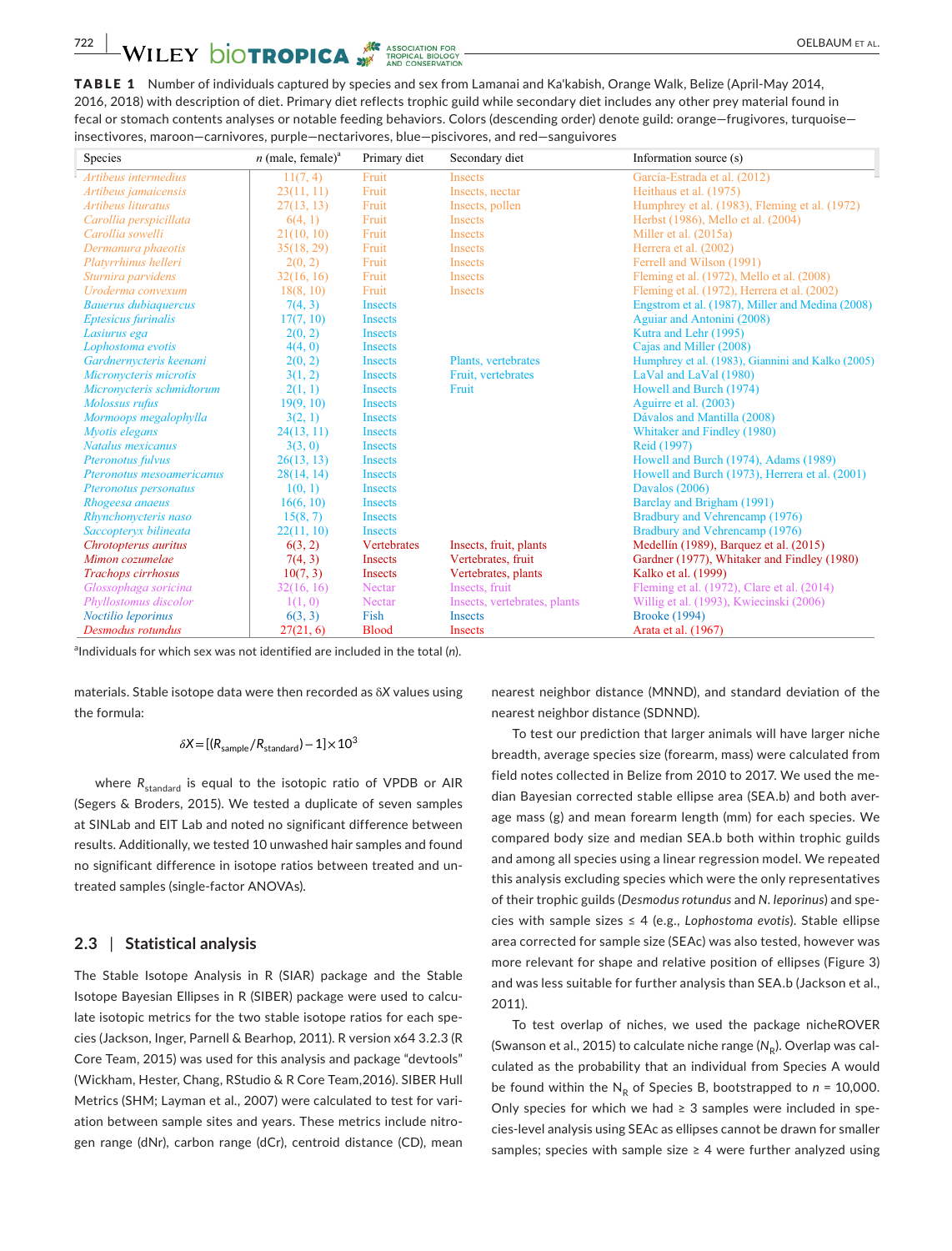SEA.b and N<sub>p</sub> (Jackson et al., 2011; Swanson et al., 2015). Species with smaller sample sizes were included in community-wide isotope metrics (Layman et al., 2007).

# **3** | **RESULTS**

We sampled 470 bats from 35 species and six *a priori* determined trophic guilds. As noted previously, these guilds represent broad groupings, and many species arranged to a guild may eat other items (e.g., many frugivores also consume insects; Table 1).

Community‐wide niche metrics (Layman et al., 2007) suggested that samples from Lamanai and Ka'kabish, and those collected in 2014, 2016, and 2018 were representative of the same community (Figure 2), and therefore combined for further analysis.

Among all species the relationship between niche breadth and body size metrics were not statistically significant (*R*<sup>2</sup> mass <sup>=</sup> 0.002, *<sup>p</sup>* <sup>=</sup> .873; *R*<sup>2</sup> forearm = 0.013, *p* = .595; Table 2), even

# **OELBAUM ET AL. <u>PELAL AND TROPICA</u> SECUTION FOR WILEY 723**

when *D. rotundus* and *N. leporinus* were not included in the data‐ set ( $R_{\text{mass}}^2$  = 0.054,  $p = .300$ ;  $R_{\text{forearm}}^2$  = 0.006,  $p = .724$ ). Within guilds we found no statistically significant effect of body size, however among insectivores there was positive relationship (*R*<sup>2</sup> mass <sup>=</sup> 0.299, *<sup>p</sup>* <sup>=</sup> .102, <sup>β</sup> <sup>=</sup> *<sup>5</sup>*.548 <sup>±</sup> 3.007; *R*<sup>2</sup> forearm = 0.212, *p* = .180, β = *4*.442 ± 3.072) and among frugivores the relationship was neg‐ ative ( $R_{\text{mass}}^2$  = 0.309, *p* = .153, *β* = −14.951 ± 9.135;  $R_{\text{forearm}}^2$  = 0.212, *p* = .086**,** β = *−*12.360 ± 6.019). When insectivores were analyzed without *L. evotis,* the results were not statistically significant though still trending to a positive effect  $(R_{\text{mass}}^2 = 0.279, p = .144,$  $β = 6.309 ± 3.838; R<sup>2</sup><sub>foream</sub> = 0.165, p = .279, β = 4.574 ± 3.897$ ). There was little overlap in niche areas between most guilds, and the community was largely structured as per predictions in Figure 1 (Figure 3). However, there was substantial overlap be‐ tween insectivores and carnivores, probably as a result of how the carnivore guild was defined (see Discussion). As predicted, in many cases there was substantial overlap between populations of species within guilds. Surprisingly, there were several cases where



FIGURE 2 SIBER density plot of Layman/SIBER Hull metrics (Jackson et al., 2011; Layman et al., 2007) for bat hair samples collected in 2014, 2016, and 2018 at Ka'kabish and Lamanai, Orange Walk District, Belize. X‐axis values are as follows: range of nitrogen values, range of carbon values, centroid distance, mean nearest neighbor distance, and standard deviation of nearest neighbor distance. Dots represent the median value for each metric, and boxes are the distribution of values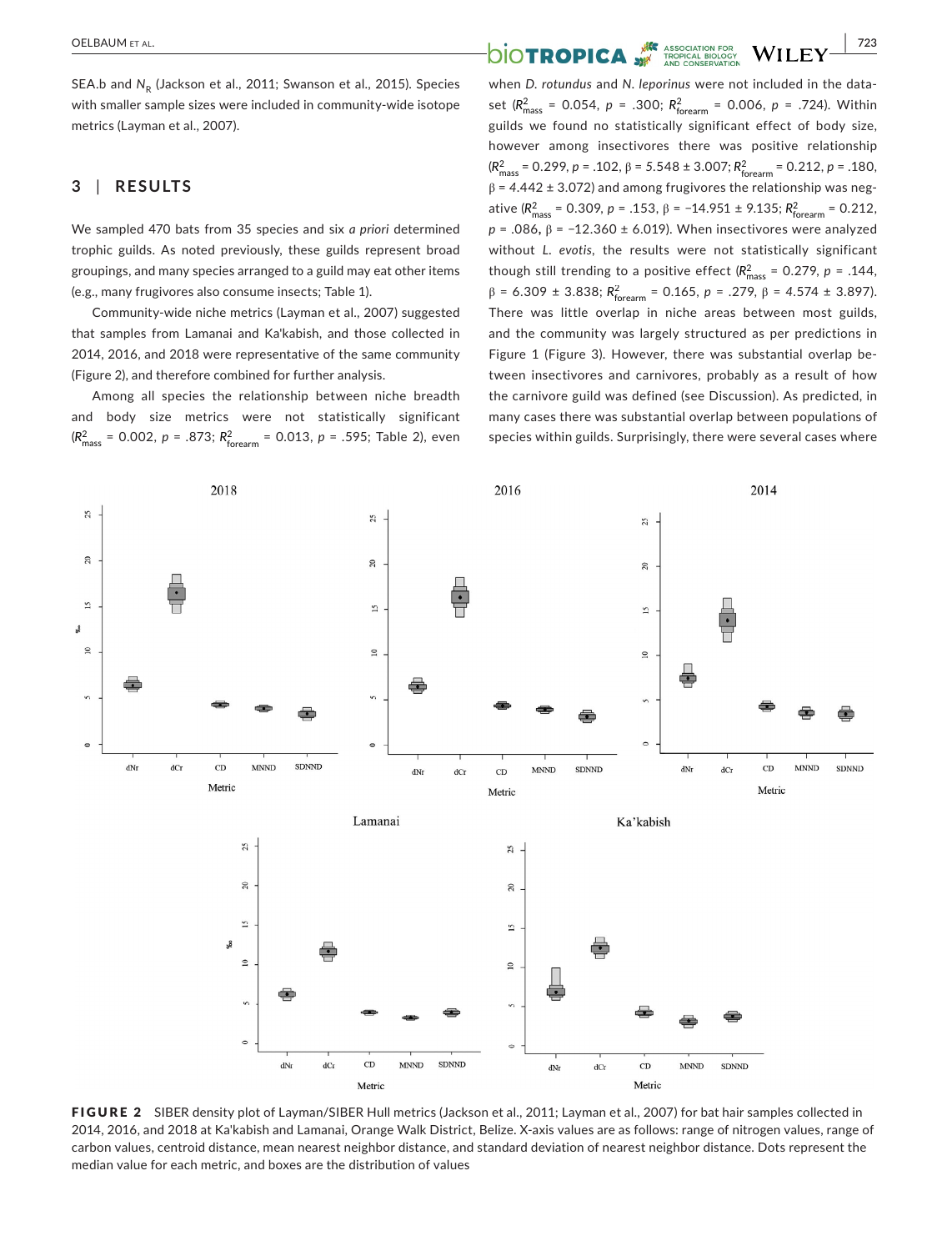TABLE 2 Species-level niche breadths (SEAc and SEA.b) with body size and sample size. Ellipse data are reported in squared parts per thousand (‰ $^2$ ). Mean forearm length and body mass are from unpublished field notes from captures at the Lamanai and Ka'kabish study sites made between 2010 and 2017. Mean forearm and weight for *Noctilio leporinus* and *Mimon cozumelae* are from Reid (1997). Species are grouped into *a priori* assigned guilds (Colors correspond to Table 1) and sorted by median SEA.b

| Guild<br>Species            | SEA.b | <b>SEAc</b> | Forearm (mm) | Mass $(g)$ | Sample $(n)$   |
|-----------------------------|-------|-------------|--------------|------------|----------------|
| Frugivores                  |       |             |              |            |                |
| Carollia sowelli            | 3.241 | 3.150       | 38.18        | 15.23      | 21             |
| Dermanura phaeotis          | 2.825 | 2.786       | 39.04        | 13.19      | 35             |
| Sturnira parvidens          | 2.377 | 2.233       | 38.20        | 14.44      | 32             |
| Artibeus intermedius        | 2.070 | 1.833       | 61.84        | 47.30      | 11             |
| Uroderma convexum           | 1.930 | 1.718       | 42.70        | 15.07      | 18             |
| Artibeus lituratus          | 1.644 | 1.479       | 68.95        | 57.70      | 27             |
| Carollia perspicillata      | 1.586 | 0.800       | 43.50        | 20.17      | 6              |
| Artibeus jamaicensis        | 1.324 | 1.135       | 60.80        | 38.63      | 23             |
| <b>Insectivores</b>         |       |             |              |            |                |
| Lophostoma evotis           | 4.757 | 2.566       | 50.50        | 18.50      | 4              |
| Saccopteryx bilineata       | 4.165 | 4.344       | 44.00        | 6.61       | 22             |
| Molossus rufus              | 4.138 | 4.154       | 52.25        | 36.16      | 19             |
| Pteronotus mesoamericanus   | 3.606 | 3.625       | 57.21        | 18.99      | 28             |
| <b>Eptesicus furinalis</b>  | 3.482 | 3.315       | 38.88        | 8.83       | 17             |
| Pteronotus fulvus           | 2.849 | 2.864       | 44.19        | 7.45       | 26             |
| Rhogeesa anaeus             | 2.367 | 2.278       | 27.73        | 4.20       | 16             |
| Rhynchonycteris naso        | 2.178 | 1.852       | 37.64        | 3.89       | 15             |
| Myotis elegans              | 2.176 | 2.088       | 32.43        | 3.61       | 24             |
| <b>Bauerus dubiaquercus</b> | 1.880 | 1.335       | 53.90        | 15.07      | $\overline{7}$ |
| Carnivores                  |       |             |              |            |                |
| Mimon cozumelae             | 5.362 | 4.438       | 57.00        | 20.00      | 7              |
| Chrotopterus auritus        | 1.463 | 2.106       | 83.64        | 80.40      | 6              |
| Trachops cirrhosus          | 1.422 | 1.992       | 59.64        | 27.56      | 10             |
| <b>Nectarivores</b>         |       |             |              |            |                |
| Glossophaga soricina        | 1.655 | 1.794       | 35.39        | 9.20       | 32             |
| Piscivores                  |       |             |              |            |                |
| Noctilio leporinus          | 4.009 | 4.244       | 85.50        | 63.50      | 6              |
| Sanguivores                 |       |             |              |            |                |
| Desmodus rotundus           | 8.004 | 8.531       | 56.75        | 27.46      | 27             |

the niche area of one species was fully overlapped by that of an‐ other species. For example, among frugivores the SEAc of *Carollia perspicillata* is fully within the ellipse area of *C. sowelli*. There ap‐ pear to be two distinct groupings of frugivores separated along δ13C, with *Sturnira parvidens, Carollia perspicillata,* and *C. sowelli* constituting one group and *Artibeus intermedius*, *A. jamaicensis*, *A. lituratus,* and *Uroderma convexum* the other. *Dermanura phaeotis* overlaps with both groups. Among insectivores, there was large amount of overlap with all species within the guild with the exception of *Rhynchonycteris naso*, an insectivorous species that appears as highly disjunct in isotopic niche space, having the lowest  $\delta^{13}C$ among all species sampled.

While most pairwise comparisons of species both within and between dietary guilds had little overlap (Table 3), there are cases which seemingly violate our predictions. Between guilds (black) there were no cases of >95% overlap; however, there were 4 cases involving carnivores overlapping with insectivores with >90% [*Chrotopterus auritus* – *Molossus rufus* (93.3%), *Trachops cirrhosus* – *Saccopteryx bilineata* (93.7%), *T. cirrhosus* – *Pteronotus meso‐ americanus* (90.6%), *T. cirrhosus* – *P. fulvus* (90.0%)], and even more cases by >75%. While we expected species within the same guild to overlap to some degree greater than inter‐guild comparissons, we noted four cases where >95% overlap occurred [*Carollia per‐ spicillata* – *C. sowelli* (99.1%), *Bauerus dubiaquercus – S. bilineata* (95.7%), *Rhogeesa anaeus – S. bilineata* (95.0%), *C. auritus – Mimon cozumelae* (95.9%)] (Table 3).

# **4** | **DISCUSSION**

#### **4.1** | **Community structure**

The isotopic profiles of the bat fauna at Lamanai and Ka'kabish largely support our *a priori* characterization of guild structure, though there are some exceptions. Our empirical description of community structure of shows that (a) while most populations overlap primarily with other species within their trophic guilds, there are cases with substantial overlap between species of different guilds, and (b) there were some cases with >95% overlap suggesting similar food selection and potentially significant competition. We found no relationship be‐ tween niche breadth and body size among all species. Our results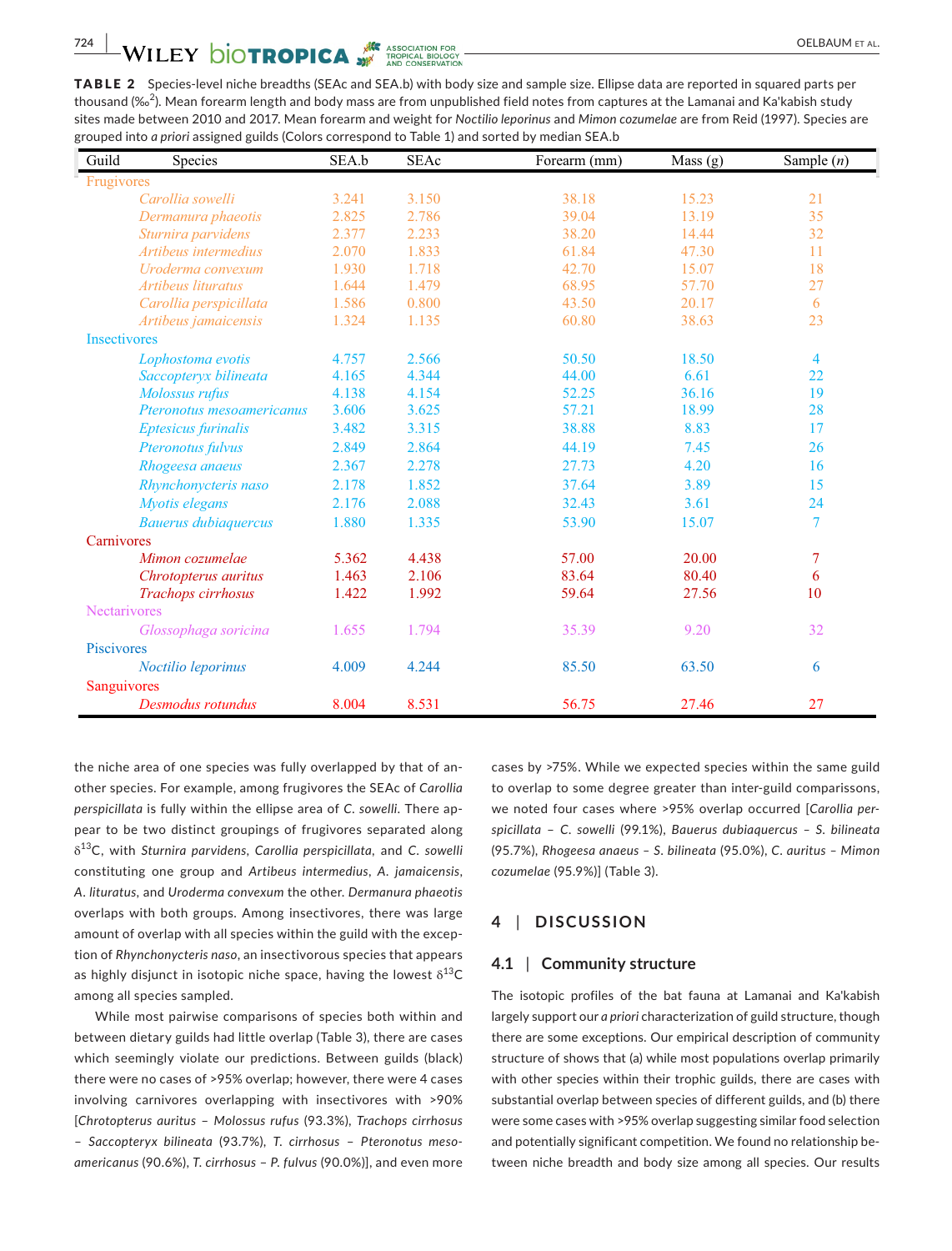

FIGURE 3 Species-level community structure of all individuals sampled in the bat fauna of Lamanai and Ka'kabish, Orange Walk District, Belize April‐May 2014, 2016, and 2018 using stable isotope analysis of nitrogen and carbon ratios. Ellipses represent the niche breadth as sample size corrected ellipse area (SEAc) of each species with a sample size ≥ 3; points mark one individual. Colors denote groupings by guild: orange—frugivores, turquoise—insectivores, maroon—carnivores, purple—nectarivores, blue—piscivores, and red—sanguivores. Ellipses with labels are species featured in discussion

suggest that while trophic guilds may be informative for grouping species, caution should be used in making assumptions about diet and niche breadth based on guild assignments, particularly for less well-known species or those which have generalist diets.

Comparing the organization of trophic groups in our results to our predictions of community structure at the guild level (Figure 1), we can note few deviations. Our predictions for both the piscivorous species *N. leporinus* and sanguivorous *D. rotundus* match the results obtained; both species have feeding strategies that are unique in the fauna and appeared clearly distinct in our stable isotope plots. We predicted that nectarivorous *Glossophaga soricina* would have higher  $\delta^{15}$ N than frugivorous species due to the high proportion of insects in their diet as noted by Fleming et al. (1972) and Clare et al. (2014). We found more overlap of *Glossophaga* with insectivores than with frugivores. This suggests that at least during the period of hair growth, these "nectarivorous" bats have a significant insect contribution to their diet (Clare et al., 2014; Voigt & Matt, 2004). Insectivorous *Rhynchonycteris naso* had the lowest  $\delta^{13}C$  recorded and was isolated from all other insectivores in our sample, proba‐ bly due to feeding on aquatic insects as does its nearest neighbor in our isotope plot, *N. leporinus* (Becker et al., 2018; Broders et al., 2014). Notably, carnivores were expected to have the highest  $\delta^{15}N$ because they represent a higher trophic level; however, the carni‐ vores in our sample overlapped considerably with several insec‐ tivorous species. This is likely because most of the "carnivores" in our study (e.g., *M. cozumelae* and *T. cirrhosus*) may in fact be eating predominantly non-vertebrate prey (Arroyo-Cabrales, Miller, Reid, Cuarón & de Grammont, 2015; Cramer et al., 2001). These gleaning animalivores probably represent an intermediate between species that rely almost entirely on vertebrate prey (e.g., *C. auritus*) and aerial insectivores which never consume vertebrates.

### **4.2** | **Niche breadth and body size**

Across all species there was no statistically significant relation‐ ship between niche breadth and body size. There was however a trend toward a positive relationship for insectivorous species and a negative trend for frugivores between median niche breadth (SEA.b) with both forearm length and weight. Community‐wide metrics of body size are likely less relevant to resource availability as many bats within the fauna vary significantly in feeding strategy. From an energetics perspective, larger bats may require more time to forage, though this may not reflect a larger niche breadth; some species may be specialists searching for ideal food sources (Esbérard & Bergallo, 2008; Peters, 1983). Barclay and Brigham (1991) argued that body size does not limit prey type as much as does detection method, noting the high abundance of small gener‐ alist aerial insectivores that detect prey via echolocation, whereas bats that listen for prey‐generated sounds and glean their prey off the ground or vegetation tend to be larger and less common.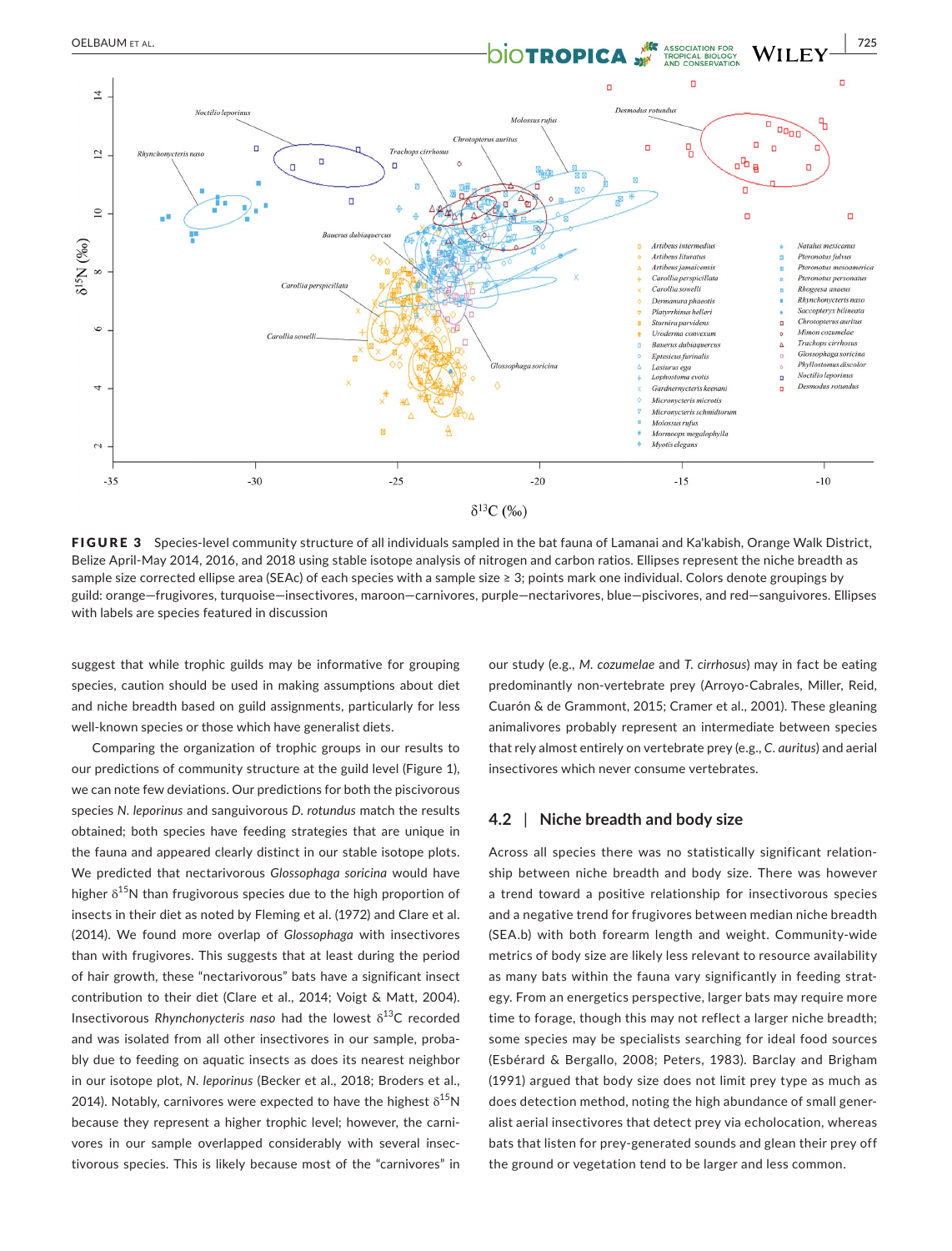TABLE 3 Mean probability values (%) that an individual from Species A (row labels) will be found within the Niche Region of Species B (column labels), sorted alphabetically by guild. All individuals were captured at Lamanai and Ka'kabish, Orange Walk, Belize in April‐May 2014, 2016, and 2018. Values were calculated in NicheRover (Swanson et al., 2015) and bootstrapped to *n* = 10,000. All values over 90% overlap are underlined. Colors (descending order) denote guild: orange—frugivores, turquoise—insectivores, maroon—carnivores, purple nectarivores, blue—piscivores, red—sanguivores, and black—inter‐guild overlap

| <b>Species</b>         | Ai        | Ai        | Al        | Cp   | $C_{S}$ | Dp        | Sp        | Ub        | Gs        | B <sub>d</sub> | Ef        | Le        | Mr        | Me        | Pf        | Pm        | Ra        | Rn        | Sb        | Ca        | Mc   | Tc        | Nl        | Dr        |
|------------------------|-----------|-----------|-----------|------|---------|-----------|-----------|-----------|-----------|----------------|-----------|-----------|-----------|-----------|-----------|-----------|-----------|-----------|-----------|-----------|------|-----------|-----------|-----------|
| A. intermedius         | <b>NA</b> | 76.6      | 79.0      | 4.6  | 24.0    | 87.4      | 27.8      | 77.3      | 12.2      | 2.5            | 0.1       | 0.7       | >0.1      | 1.9       | >0.1      | 3.6       | 0.7       | >0.1      | 4.5       | >0.1      | 0.3  | >0.1      | >0.1      | >0.1      |
| A. <i>jamaicensis</i>  | 91.4      | <b>NA</b> | 88.2      | 0.8  | 9.3     | 94.4      | 11.5      | 76.8      | 20.7      | 2.3            | >0.1      | 0.2       | >0.1      | 1.6       | >0.1      | 2.5       | 0.7       | >0.1      | 4.0       | >0.1      | 0.3  | >0.1      | >0.1      | >0.1      |
| A. lituratus           | 80.1      | 72.0      | <b>NA</b> | 0.5  | 6.5     | 71.7      | 8.0       | 66.1      | 7.5       | 1.1            | >0.1      | 0.1       | >0.1      | 0.8       | >0.1      | 1.2       | 0.4       | >0.1      | 1.8       | >0.1      | 0.1  | >0.1      | >0.1      | >0.1      |
| C. perspicillata       | 23.5      | 1.4       | 0.9       | NA   | 99.1    | 72.2      | 93.5      | 12.7      | 1.1       | 3.2            | 2.4       | 15.7      | >0.1      | 5.1       | 0.2       | 12.6      | 1.8       | >0.1      | 16.1      | >0.1      | 0.7  | >0.1      | >0.1      | >0.1      |
| C. sowelli             | 17.6      | 3.3       | 3.0       | 36.4 | NA      | 61.2      | 78.5      | 16.5      | 8.3       | 11.1           | 15.9      | 17.8      | 1.4       | 24.4      | 4.8       | 24.6      | 15.7      | >0.1      | 31.6      | 0.2       | 3.7  | 2.2       | 0.4       | >0.1      |
| D. phaeotis            | 49.2      | 40.5      | 35.1      | 13.7 | 55.3    | <b>NA</b> | 58.1      | 58.4      | 36.5      | 21.1           | 10.3      | 15.7      | 0.5       | 28.7      | 2.6       | 33.0      | 15.8      | >0.1      | 37.0      | >0.1      | 2.4  | 0.4       | 0.1       | >0.1      |
| S. parvidens           | 23.3      | 6.0       | 5.4       | 33.6 | 92.5    | 82.0      | <b>NA</b> | 25.1      | 12.5      | 17.6           | 23.0      | 21.9      | 1.8       | 38.8      | 6.4       | 38.4      | 24.4      | >0.1      | 47.2      | 0.1       | 4.8  | 2.9       | 0.5       | >0.1      |
| U. bilobatum           | 78.7      | 64.9      | 68.7      | 3.9  | 34.2    | 83.9      | 40.3      | <b>NA</b> | 22.8      | 7.9            | 0.8       | 2.3       | 0.1       | 7.3       | 0.5       | 10.5      | 3.5       | >0.1      | 11.8      | >0.1      | 0.7  | >0.1      | >0.1      | >0.1      |
| G. soricina            | 8.6       | 8.9       | 5.8       | 0.7  | 21.9    | 55.7      | 18.7      | 26.3      | <b>NA</b> | 62.6           | 41.7      | 30.8      | 8.0       | 70.6      | 35.8      | 77.5      | 67.7      | >0.1      | 82.2      | 0.6       | 20.6 | 3.6       | 0.4       | >0.1      |
| <b>B.</b> dubiaquercus | 2.9       | 1.7       | 1.1       | 1.7  | 44.8    | 54.7      | 41.1      | 14.7      | 89.7      | <b>NA</b>      | 66.7      | 30.9      | 11.6      | 92.0      | 50.7      | 94.7      | 87.0      | >0.1      | 95.7      | 0.8       | 26.0 | 4.5       | 0.5       | >0.1      |
| E. furinalis           | 0.1       | >0.1      | >0.1      | 0.4  | 10.9    | 7.5       | 9.1       | 0.4       | 23.1      | 18.7           | <b>NA</b> | 3.4       | 62.6      | 29.8      | 69.4      | 64.7      | 38.4      | >0.1      | 71.4      | 13.8      | 75.0 | 8.5       | 0.9       | 0.3       |
| L. evotis              | 1.5       | 0.1       | 0.1       | 7.8  | 29.1    | 34.3      | 26.1      | 7.5       | 37.2      | 28.8           | 17.9      | <b>NA</b> | 0.6       | 34.6      | 13.1      | 47.0      | 34.6      | >0.1      | 57.3      | >0.1      | 16.9 | >0.1      | 0.1       | 0.1       |
| M. rufus               | >0.1      | >0.1      | >0.1      | >0.1 | 1.0     | 0.4       | 0.8       | >0.1      | 2.4       | 1.9            | 45.0      | 0.2       | <b>NA</b> | 5.3       | 39.2      | 34.2      | 7.3       | >0.1      | 32.8      | 33.5      | 62.3 | 18.1      | 1.4       | 6.6       |
| M. elegans             | 1.2       | 0.7       | 0.5       | 1.2  | 45.8    | 30.7      | 44.4      | 4.7       | 53.6      | 47.5           | 59.2      | 9.9       | 20.7      | <b>NA</b> | 58.6      | 80.7      | 84.9      | >0.1      | 91.0      | 4.1       | 38.6 | 29.4      | 5.4       | >0.1      |
| P. fulvus              | >0.1      | >0.1      | >0.1      | 0.1  | 5.6     | 2.2       | 4.1       | 0.3       | 20.7      | 15.3           | 68.4      | 2.3       | 71.3      | 37.4      | <b>NA</b> | 91.0      | 48.8      | >0.1      | 92.1      | 36.4      | 86.7 | 45.4      | 3.8       | >0.1      |
| P. mesoamerican        | 1.3       | 0.7       | 0.5       | 1.2  | 16.1    | 14.1      | 14.0      | 3.8       | 39.3      | 31.2           | 63.6      | 8.4       | 52.9      | 52.9      | 79.1      | <b>NA</b> | 60.3      | >0.1      | 91.3      | 24.8      | 69.4 | 35.4      | 3.0       | >0.1      |
| R.anaeus               | 0.5       | 0.3       | 0.2       | 0.6  | 33.1    | 20.0      | 29.8      | 2.9       | 62.5      | 51.4           | 70.0      | 9.6       | 29.0      | 88.1      | 72.2      | 88.6      | <b>NA</b> | >0.1      | 95.0      | 5.2       | 49.0 | 28.7      | 3.6       | >0.1      |
| R.naso                 | >0.1      | >0.1      | >0.1      | >0.1 | >0.1    | >0.1      | >0.1      | >0.1      | >0.1      | >0.1           | >0.1      | >0.1      | >0.1      | >0.1      | >0.1      | >0.1      | >0.1      | <b>NA</b> | >0.1      | >0.1      | 0.1  | >0.1      | 7.4       | >0.1      |
| S.bilineata            | 1.3       | 0.7       | 0.5       | 1.3  | 20.5    | 16.5      | 18.3      | 3.8       | 41.5      | 32.4           | 63.9      | 10.1      | 43.4      | 58.7      | 73.4      | 85.8      | 64.6      | >0.1      | <b>NA</b> | 17.3      | 62.3 | 30.6      | 3.5       | >0.1      |
| C.auritus              | >0.1      | >0.1      | >0.1      | >0.1 | 0.4     | >0.1      | 0.2       | >0.1      | 0.8       | 1.0            | 46.7      | >0.1      | 93.3      | 7.3       | 87.7      | 83.3      | 10.6      | >0.1      | 78.8      | <b>NA</b> | 95.9 | 63.5      | 4.8       | 0.1       |
| M.cozumelae            | 0.1       | >0.1      | >0.1      | 0.1  | 2.3     | 1.0       | 1.7       | 1.8       | 0.2       | 5.0            | 58.1      | 2.5       | 71.6      | 16.2      | 71.5      | 67.4      | 21.7      | >0.1      | 68.8      | 39.1      | NA   | 33.9      | 4.2       | 0.2       |
| <b>T.cirrhosus</b>     | >0.1      | >0.1      | >0.1      | >0.1 | 8.2     | 0.8       | 6.7       | >0.1      | 9.4       | 6.8            | 30.2      | >0.1      | 68.3      | 51.6      | 90.0      | 90.6      | 55.4      | >0.1      | 93.7      | 52.3      | 85.8 | <b>NA</b> | 7.5       | >0.1      |
| N.leporinius           | >0.1      | >0.1      | >0.1      | >0.1 | 0.3     | >0.1      | 0.3       | >0.1      | >0.1      | 0.1            | 0.4       | >0.1      | 0.9       | 0.9       | 3.5       | 1.7       | 2.0       | 4.5       | 3.0       | 0.8       | 4.1  | 1.4       | <b>NA</b> | >0.1      |
| D.rotundus             | >0.1      | >0.1      | >0.1      | >0.1 | >0.1    | >0.1      | >0.1      | >0.1      | >0.1      | >0.1           | 0.1       | >0.1      | 3.4       | >0.1      | >0.1      | >0.1      | >0.1      | >0.1      | >0.1      | >0.1      | 0.2  | >0.1      | >0.1      | <b>NA</b> |

Bolded values indicate cases with statistically significant overlap for  $\alpha = 0.05$  with species pairs within the same guild and  $\alpha = 0.1$  with species pairs in different guilds.

Among insectivores, the only species which seemingly contra‐ dicts Barclay and Brigham's (1991) hypothesis and supports our pre‐ diction that larger bats should have larger niche breadths is *M*. *rufus* (formerly *M. ater*), whose niche breadth may be explained by its wing form, flight habits, and robust skull and dentition (Fenton et al., 1998). Molossids are unusual among aerial insectivores in having high aspect-ratio wings that make them fast fliers with low maneuverability, and accordingly, they preferentially forage in open areas unlike other species in the same guild (Aldridge & Rautenbach, 1987; Fenton et al., 1998; Norberg & Rayner, 1987). Foraging over larger areas and with access to diverse insect prey of many different sizes and hardnesses, *M. rufus* may be something of a generalist in terms of prey choice.

The negative trend between niche breadth and body size among frugivores, if biologically meaningful, may be driven by the small niche breadths of *Artibeus jamaicensis* and *A. lituratus*. Both species are among the largest bats sampled, and both are known to spe‐ cialize on *Ficus* spp. fruits (Humphrey et al., 1983, Ortega & Castro‐ Arellano, 2001). Similar to predatory bats, larger frugivores may be able to specialize more on a particular resource, perhaps because they are able to forage over a greater area than smaller bats in the guild (Laska 1990). Additional drivers of dietary specialization (as a function of niche breadth) appear to relate to dietary preference and the size, mass, and hardness of preferred sources of fruits (Saldaña‐ Vázquez, 2014).

#### **4.3** | **Overlap between guilds**

While in most cases there was more overlap between species within trophic guilds than between guilds, there are several instances where this was not the case, violating our first prediction. Among carnivores, the ellipses of *T. cirrhosus* and *C. auritus* were lower in  $\delta^{15}$ N than predicted as these species overlap significantly with insectivores. We found that while these two carnivorous species did not overlap significantly with one another, both overlapped significantly with several insectivorous species.

As *C. auritus* has been described as a both generalist omnivore and generalist animalivore (Medellín, 1988, 1989), it is possible that the small ellipse area we observed is due to isotope averaging from a generalist diet (Bearhop et al., 2004). Individuals from Ka'kabish were radio tracked as a part of a recently published study (Brigham, Broders, Toth, Reimer & Barclay, 2018) which found that most indi‐ viduals remained within one forested block of the Ka'kabish frag‐ ment and rarely foraged far from their roost. This suggests that these bats are likely limited to abundant prey within the habitat frag‐ ment which may consist mostly of large insects or other arthropods given the δ15N range. Similarly, *T. cirrhosus* is traditionally viewed as gleaning carnivore or insectivore; this species eats large quantities of insects and is primarily insectivorous for at least the period of hair growth sampled in our study.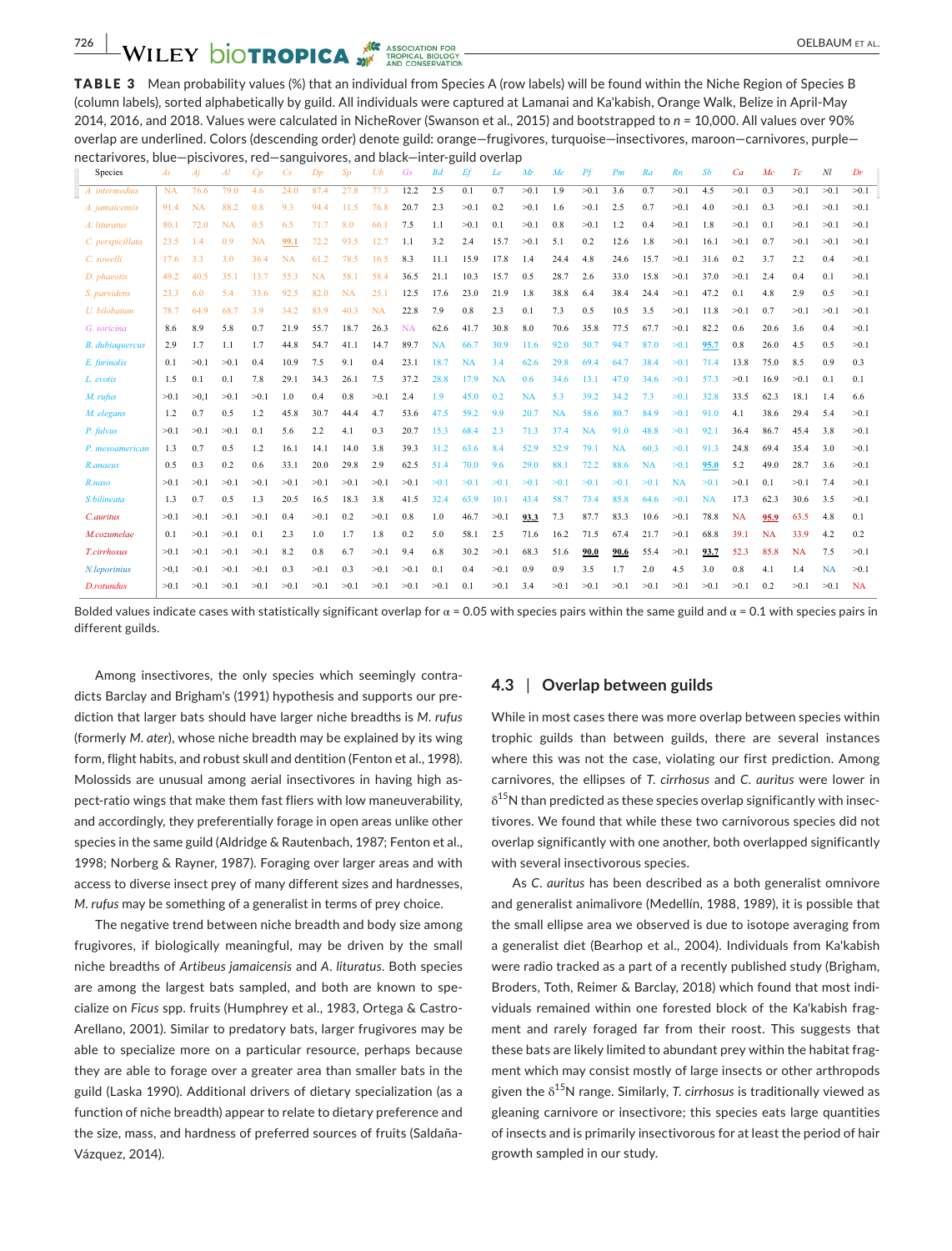Another possible explanation for the overlap observed between carnivores and insectivores seen in our data is that insectivores have higher  $\delta^{15}N$  than predicted because their prey has higher  $\delta^{15}N$ . Some insects and arachnids are known to have higher  $\delta^{15}N$  due to their diets, especially ground beetles, spiders (Girard, Baril, Mineau & Fahrig, 2011), and wasps (Hyodo, Takematsu, Matsumoto, Inui & Itioka, 2011). Particularly for larger insectivores like *P. mesoameri‐ canus* and *M. rufus*, feeding on larger, higher trophic level insects may contribute to the significant overlap in  $\delta^{15}N$  values with the carnivorous bat species.

The isotope profiles of *Glossophaga soricina* overlapped sig‐ nificantly with those of *P. mesoamericanus* and *S. bilineata*. While *Glossopaga soricina* are adapted to nectar feeding, most individuals in our sample seemed to have fed at a higher trophic level and likely had a large insect contribution to their diet. This conforms with previous dietary studies that found insects occur regularly in their diet (Fleming et al., 1993, Clare et al., 2014). Notably at the time of capture for our study, the feces of *Glossophaga soricina* (collected for different projects) were mostly liquid and did not contain insect parts. However, at least during the period of hair growth, our isotope results suggest that these bats may be largely or primarily in‐ sectivorous, behavior that may correspond to periods of low nectar availability (Clare et al., 2014; Howell, 1974). Further dietary and/or stable isotope studies sampling different tissues from *G. soricina* at Lamanai might reveal if there is an observable trophic shift during different times of the year (Bond, Jardine & Hobson, 2016).

## **4.4** | **Overlap within guilds**

We predicted that species would comply with the competitive exclusion principle such that no two ellipses (representing niche space) should overlap completely (>95%). However, several cases within frugivores, insectivores, and carnivores in our dataset seemingly violate this ecological principle (at least in the two niche-dimensions measured), which may imply competition between species. In all cases with significant overlap, a species with a small perceived niche breadth was completely covered by the broader isotopic ellipse of another species. As noted above, this was most prominent in *Carollia perspicillata* and *C. sowelli*. The for‐ mer species is found within the niche region of the latter 99.1% of cases. *Carollia perspicillata* has been studied extensively and is well known to be a *Piper* spp. specialist (Bonaccorso et al., 2007; Herbst, 1986; Montoya‐Bustamante, Rojas‐Díaz & Torres‐González, 2016; Thies & Kalko, 2004). Da Silva, Gaona & Medellín, (2008) found that while both *Carollia* species sampled had a strong preference for fruits of the genus *Piper* spp.*, C. sowelli* had a more variable diet overall with some representation from all plant groups sampled in their study area. Similarly, York and Billings (2009), using stable isotope analysis, found that *Carollia* spp. in general tend to partition resources by consuming varying quantities of insects, with *C. perspicillata* having the lowest insect contribution and *C. sowelli* having intermediate insect consumption. While there are other potential niche axes which may be affecting the populations at

# **OELBAUM ET AL. TROPICA** WILEY **WILEY**

Lamanai and Ka'kabish, it is also notable that *C. perspicillata* are rare in the fauna (though they are extremely common elsewhere in the Neotropics), which may indicate that abundances are being limited by competition.

Additionally, we noted significant overlap in stable isotope space was between *B. dubiaquercus* and *S. bilineata* (95.6%). *Bauerus dubi‐ aquercus* had the smallest insectivorous ellipse area, *S. bilineata* the largest. Contrary to what was described for *Carollia* species, there is no evidence that this overlap would indicate competitive exclusion. *Bauerus dubiaquercus* is likely a specialist feeder gleaning prey close to the forest floor (Engstrom, Lee & Wilson, 1987; White, 1969), while *S. bilineata* and *P. mesoamericanus* are generalist aerial insec‐ tivores (Bradbury & Vehrencamp, 1976; Yancey, Goetze & Jones, 1998). *Rhogeesa anaeus* also had significant overlap with *S. bilineata* (95.0%)*,* but the diet of *R. anaeus* is largely unknown. It is unlikely that insect abundance is limiting these species, though there are seasonal peaks in insect abundance and seasonal diet switching may be occurring as was proposed by Bradbury and Vehrencamp (1976).

Among carnivorous bats, the isotope ellipse of *C. auritus* over‐ lapped significantly with that of *M. cozumelae*. The diet and forag‐ ing behaviors of *M. cozumelae* are poorly known, though Whitaker & Findley, (1980) in a fecal analysis study found remains of insects, birds, and plant material. Body size and morphology of this species suggest that it is able to regularly include small vertebrates in its diet, and for that reason, *M. cozumelae* was grouped with the carnivores although these bats may be generalist omnivores (Fenton et al., 1992). Like *C. auritus,* most of the *M. cozumelae* in our sample were captured at Ka'kabish; however, it is possible that they are ranging further from their roosts, foraging individually, or simply eating more diverse foods than *Chrotopterus*, anyone of which might have con‐ tributed to the larger ellipse area. While both species are omnivo‐ rous to varying degrees, it is unlikely that the overlap observed here is significant in an ecological sense because both species seemingly forage opportunistically and are likely separating resources spatially or along some other niche axis.

# **5** | **CONCLUSIONS**

As the niche of a species in a community is *n‐*dimensional, niche dy‐ namics are complex and species may partition resources along other niche axes to coexist. Limitations in our analysis included that we only sampled one tissue from each individual (hair) for which molt‐ ing time is not known and did not sample potential prey items which would be significant in our analyses. Additionally, we could not age the bats we sampled, and diet quality was not assessed; both fac‐ tors which might influence stable isotope ratios. We believe that with larger sample size (a metanalysis of niche breadth as relative to body size) or re‐defined guilds (*sensu* Segura‐Trujillo, Lidicker & Álvarez‐Castañeda, 2016) we may be more likely to detect biologi‐ cally relevant patterns.

We present a comprehensive and complex representation of the community structure of a Neotropical bat fauna in the two niche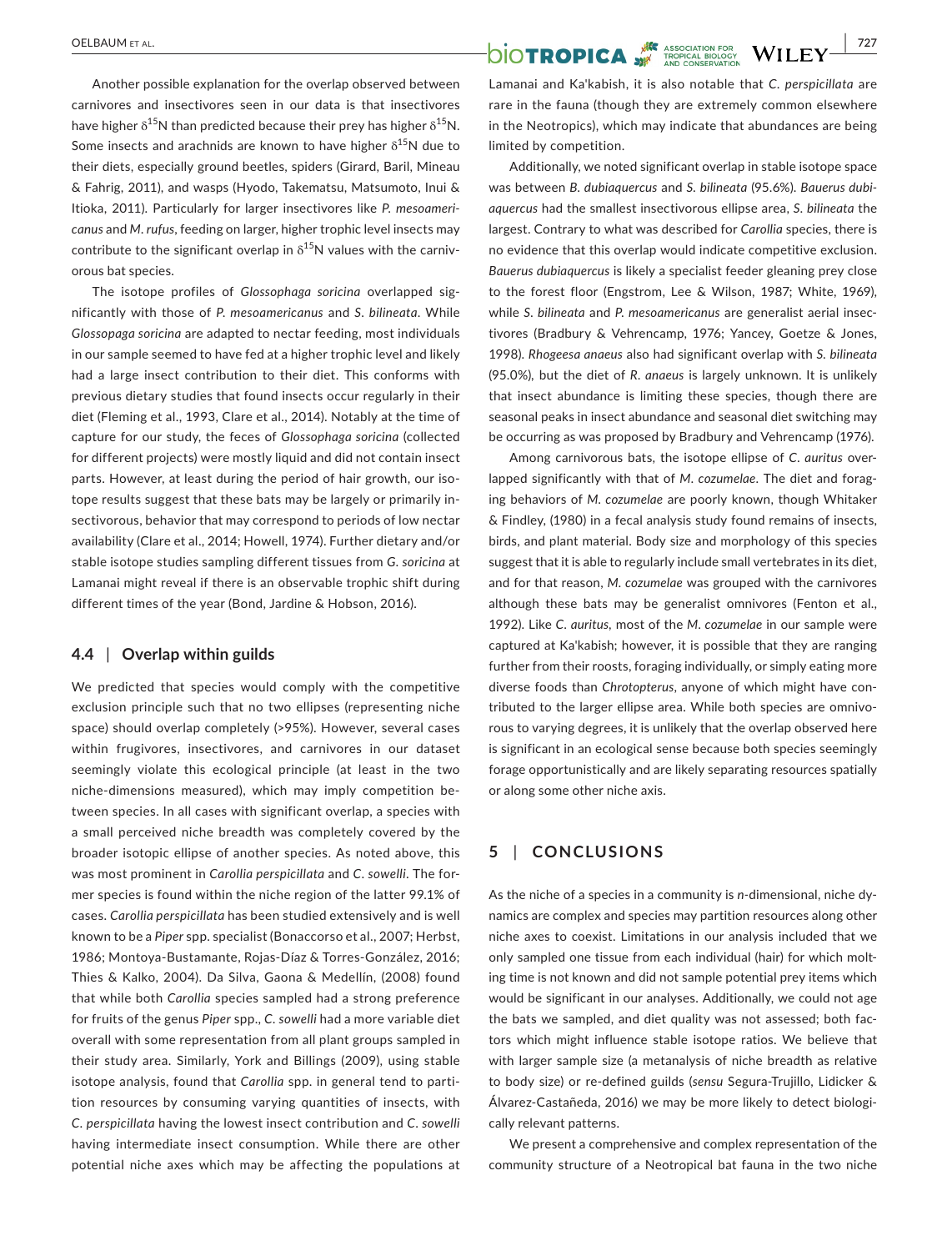**728 WILEY DIOTROPICA** 

dimensions we measured using stable isotope analysis. We did not find a statistically significant relationship between isotopic niche breadth and body size in bats; however, we did find indication that within guilds this relationship may be relevant. Cases of overlap between guilds should remind caution on using these broad groupings to infer diet of many of these species. We found several cases of significant overlap between species which may indicate competition; however, we only examined a two-dimensional isotopic niche and further research on other axes is required to further elucidate the species–species interactions in this fauna.

## **DATA AVAILABILITY STATEMENT**

Data available from the Dryad Digital Repository: [https://doi.](https://doi.org/10.5061/dryad.88sf103) [org/10.5061/dryad.88sf103](https://doi.org/10.5061/dryad.88sf103) (Oelbaum, Fenton, Simmons & Broders, 2019).

### **ORCID**

*Phillip J. Oelbaum* <https://orcid.org/0000-0002-9152-1658> Hugh G. Broders<sup>1</sup> <https://orcid.org/0000-0002-6151-8079>

### **REFERENCES**

- Adams, J. K. (1989). *Pteronotus davyi*. *Mammalian Species*, *346*, 1–5.
- Aguiar, L. M. S., & Antonini, Y. (2008). Diet of two sympatric insecti‐ vores (Chiroptera: Vespertilionidae) in the Cerrado of Central Brazil. *Revista Brasileria de Zoologia*, *25*, 28–31.
- Aguirre, L. F., Herrel, A., van Damme, R., & Matthysen, E. (2003). The implications of food hardness for diet in bats. *Functional Ecology*, *17*, 201–212.
- Aldridge, H. D. J. N., & Rautenbach, I. L. (1987). Morphology, echoloca‐ tion and resource partitioning in insectivorous bats. *Journal of Animal Ecology*, *56*, 743–758.
- Allen, G. M. (1939). *Bats*. Cambridge, UK: Harvard University Press.
- Arata, A. A., Vaughn, J. B., & Thomas, M. E. (1967). Food habits of certain Colombian bats. *Journal of Mammalogy*, *48*, 653–655.
- Arroyo‐Cabrales, J., Miller, B., Reid, F. A., Cuarón, A. D., & de Grammont, P. C. (2015). Mimon cozumelae. Cozumelan Golden Bat, IUCN Red List..
- Baker, R. J., & Clark, C. L. (1987). *Uroderma bilobatum*. *Mammalian Species*, *279*, 1–4.
- Baker, R. J., Solari, S., & Hoffmann, F. G. (2002). A new Central American species from the *Carollia brevicauda* complex. *Occasional Papers of the Museum of Texas Tech University*, *217*, 1–12.
- Barclay, R. M. R., & Brigham, R. M. (1991). Prey detection, dietary niche breadth, and body size in bats: Why are aerial insectivorous bats so small? *American Naturalist*, *137*, 693–703.
- Barquez, R. M., Perez, S., Miller, B., & Diaz, M. (2015). Chrotopterus auri‐ tus, Woolly false vampire bat. IUCN Red List.
- Bearhop, S., Adams, C. E., Waldron, S., Fuller, R. A., & MacLeod, H. (2004). Determining trophic niche width: a novel approach using stable isotope analysis. *Journal of Animal Ecology*, *73*, 1007–1012.
- Becker, D. J., Chumchal, M. M., Bentz, A. B., Platt, S. G., Czirják, G. Á., Rainwater, T. R., … Streicker, D. G. (2017). Predictors and immunolog‐ ical correlates of sublethal mercury exposure in vampire bats. *Royal Society Open Science*, *4*, 1–13.
- Becker, D. J., Chumchal, M. M., Broders, H. G., Korstian, J. M., Clare, E. L., Rainwater, T. R., … Fenton, M. B. (2018). Mercury bioaccumulation in

bats reflects dietary connectivity to aquatic food webs. *Environmental Pollution*, *223*, 1076–1085.

- Bonaccorso, F. J., Winkelmann, J. R., Shin, D., Agrawal, C. I., Aslami, N., Bonney, C., … Kunz, T. H. (2007). Evidence for exploitative competi‐ tion: Comparative foraging behavior and roosting ecology of short‐ tailed fruit bats (Phyllostomidae). *Biotropica*, *39*, 249–256.
- Bond, A. L., Jardine, T. D., & Hobson, K. A. (2016). Multi‐tissue stable‐iso‐ tope analyses can identify dietary specialization. *Methods in Ecology and Evolution*, *7*, 1428–1437.
- Bradbury, J. W., & Vehrencamp, S. L. (1976). Social organisation and for‐ aging in emballonurid bats. II: A model for the determination of group size. *Behavioral Ecology and Sociobiology*, *1*, 383–404.
- Brewster, J. D., Giraldo, C., Swanson, H. K., Walkusz, W., Loewen, T. N., Reist, J. D., … Loseto, L. L. (2016). Ecological niche of coastal Beaufort Sea fishes defined by stable isotopes and fatty acids. *Marine Ecology Progress Series*, *559*, 159–173.
- Brigham, R. M., Broders, H. G., Toth, C. A., Reimer, J. P., & Barclay, R. M. R. (2018). Observations on the roosting and foraging behaviour of woolly false vampire bats, *Chrotopterus auritus*, in Belize. *Caribbean Nature*, *47*, 1–7.
- Broders, H. G., Farrow, L. J., Hearn, R. N., Lawrence, L. M., & Forbes, G. J. (2014). Stable isotopes reveal that little brown bats have a broader dietary niche than northern long‐eared bats. *Acta Chiropterologica*, *16*, 315–325.
- Brown, J. H. (2014). Why are there so many species in the tropics? *Journal of Biogeography*, *41*, 8–22.
- Solaris, S. (2018). The IUCN Red List of Threatened Species 2018: e.T21986A22041302. [http://dx.doi.org/10.2305/IUCN.UK.2018-2.](http://dx.doi.org/10.2305/IUCN.UK.2018-2.RLTS.T21986A22041302.en) [RLTS.T21986A22041302.en](http://dx.doi.org/10.2305/IUCN.UK.2018-2.RLTS.T21986A22041302.en)
- Clare, E. L., Goerlitz, H. R., Drapeau, V. A., Holderied, M. W., Adams, A. M., Nagel, J., … Fenton, M. B. (2014). Trophic niche flexibility in *Glossophaga soricina*: How a nectar seeker sneaks an insect snack. *Functional Ecology*, *28*, 632–641.
- Colwell, R. K., & Futuyma, D. J. (1971). On the measurement of niche breadth and overlap. *Ecology*, *52*, 567–576.
- Cramer, M. J., Willig, M. R., & Jones, C. (2001). *Trachops cirrhosus*. *Mammalian Species*, *656*, 1–6.
- Dalerum, F., & Angerbjörn, A. (2005). Resolving temporal variation in vertebrate diets using naturally occurring stable isotopes. *Oecologia*, *144*, 647–658.
- Dammhahn, M., Rakotondramanana, C. F., & Goodman, S. M. (2015). Coexistence of morphologically similar bats (Vespertilionidae) on Madagascar: Stable isotopes reveal fine‐grained niche differ‐ entiation among cryptic species. *Journal of Tropical Ecology*, *31*, 153–164.
- Dávalos, L., Molinari, J., Mantilla, H., Medina, C., Pineda, J., & Rodriguez, B. (2008). Mormoops megalophylla. The IUCN Red List of Threatened Species 2008: e.T13878A4360307. [http://dx.doi.org/10.2305/IUCN.](http://dx.doi.org/10.2305/IUCN.UK.2008.RLTS.T13878A4360307.en) [UK.2008.RLTS.T13878A4360307.en](http://dx.doi.org/10.2305/IUCN.UK.2008.RLTS.T13878A4360307.en)
- DaSilva, A. G., Gaona, O., & Medellín, R. A. (2008). Diet and trophic structure on a community of fruit-eating bats in Lacandon Forest, Mexico. *Journal of Mammalogy*, *89*(1), 43–49.
- DeNiro, M. J., & Epstein, S. (1978). Influence of diet on the distribution of carbon isotopes in animals. *Geochimica et Cosmochimica Acta*, *42*, 495–506.
- DeNiro, M., & Epstein, S. (1981). Influence of diet on the distribution of nitrogen isotopes in animals. *Geochimica et Cosmochimica Acta*, *45*, 341–351.
- Engstrom, M. D., Lee, T. E., & Wilson, D. E. (1987). *Bauerus dubiaquercus*. *Mammalian Species*, *282*, 1–3.
- Esbérard, C. E. L., & Bergallo, H. G. (2008). Do bigger bats need more time to forage? *Revista Brasileira de Biologia*, *68*, 819–822.
- Fauth, J. E., Bernardo, J., Camara, M., Resetarits, W. J., & Van Buskirk, S. A. (1996). Simplifying the jargon of community ecology: A conceptual approach. *American Naturalist*, *147*, 282–286.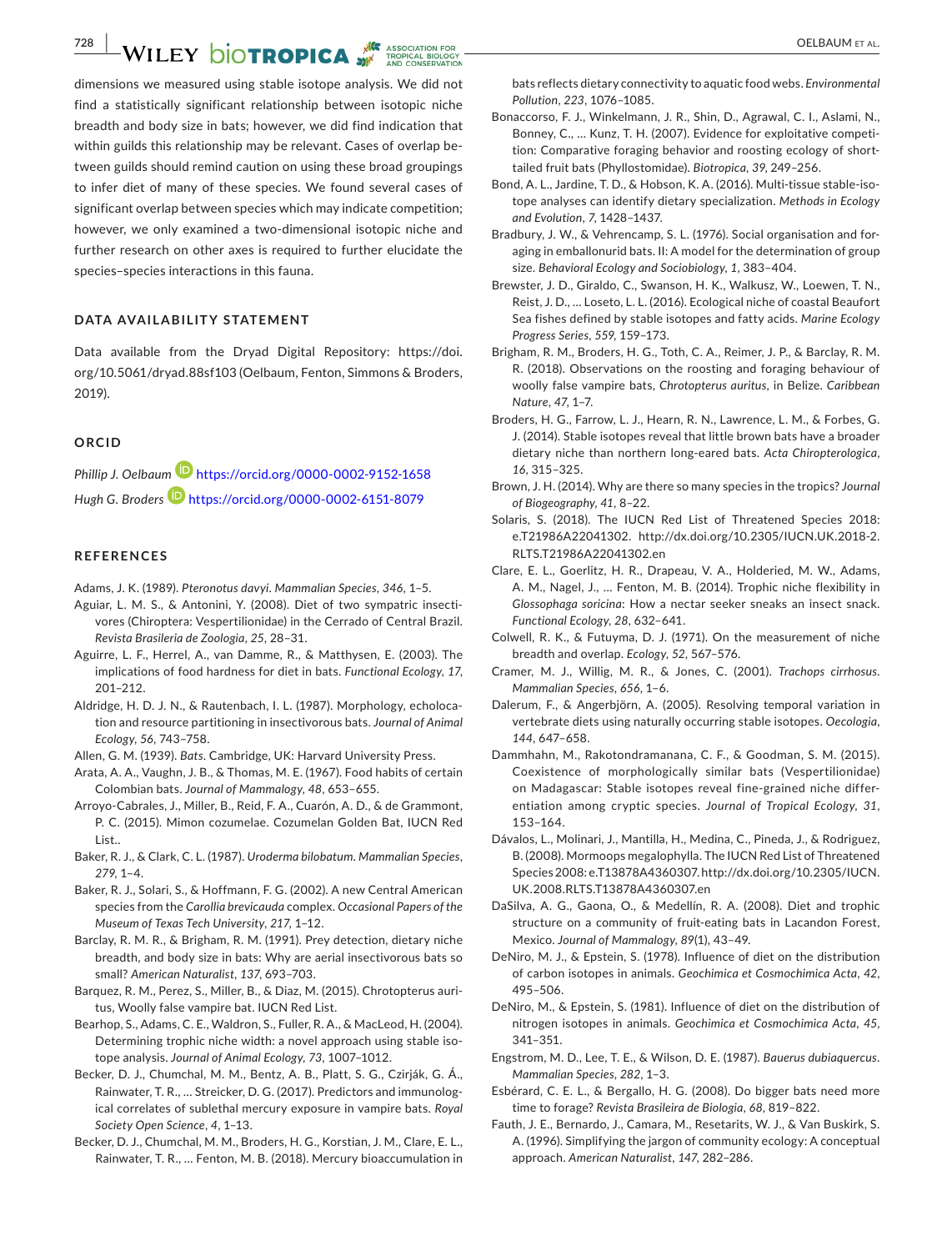- Fenton, M. B., Acharya, L., Audet, D., Hickey, M. B. C., Merriman, C., Obrist, M. K., … Adkins, B. (1992). Phyllostomid bats (Chiroptera: Phyllostomidae) as indicators of habitat disruption in the Neotropics. *Biotropica*, *24*, 440–446.
- Fenton, M. B., Bernard, E., Bouchard, S., Hollis, L., Johnston, D. S., Lausen, C. L., … Zigouris, J. (2001). The bat fauna of Lamanai, Belize: Roosts and trophic roles. *Journal of Tropical Ecology*, *17*, 511–524.
- Fenton, M. B., Rautenbach, I. L., Rydell, J., Arita, H. T., Ortega, J., Bouchard, S., … Vonhof, M. J. (1998). Emergence, echolocation, diet and foraging behavior of *Molossus ater* (Chiroptera: Molossidae). *Biotropica*, *30*, 314–320.
- Findley, J. S. (1993). *Bats: A community perspective*. Cambridge, UK: Cambridge University Press.
- Fleming, T. H., Hooper, E. T., & Wilson, D. E. (1972). Three Central American bat communities: Structure, reproductive cycles, and movement patterns. *Ecology*, *53*, 555–569.
- Fleming, T. H., Nuñez, R. A., & da Sternberg, S. L. (1993). Seasonal changes in the diets of migrant and non‐migrant nectarivorous bats as revealed by carbon stable isotope analysis. *Oecologia*, *94*, 72–75.
- García‐Estrada, C., Damon, A., Sánchez‐Hernández, C., Soto‐Pinto, L., & Ibarra‐Núñez, G. (2012). Diets of frugivorous bats in montane rain forest and coffee plantations in southeastern Chiapas, Mexico. *Biotropica*, *44*, 394–401.
- Gardner, A. L. (1977). Feeding Habits. In R. J. Baker, J. K. Jones & D. C. Carter (Eds.) *Biology of bats of the new world family phyllostomatidae.*  Part II (pp. 1-364). Lubbock, TX: Special Publications of the Museum of Texas Tech University.
- Gause, G. (1934). *The struggle for existence second*. Mineola, NY: Dover Publications.
- Giannini, N. P., & Kalko, E. K. V. (2005). The guild structure of animaliv‐ orous leaf‐nosed bats of Barro Colorado Island, Panama, revisited. *Acta Chiropterologica*, *7*, 131–146.
- Girard, J., Baril, A., Mineau, P., & Fahrig, L. (2011). Carbon and nitrogen stable isotope ratios differ among invertebrates from field crops, for‐ age crops, and non‐cropped land uses. *Écoscience*, *18*, 98–109.
- Herbst, L. H. (1986). The role of nitrogen from fruit pulp in the nutrition of the frugivorous bat *Carollia perspicillata*. *Biotropica*, *18*, 39–44.
- Herrera, M. L. G., Fleming, T. H., & Sternberg, L. S. (1998). Trophic relationships in a neotropical bat community: a preliminary study using carbon and nitrogen isotopic signatures. *Tropical Ecology*, *39*, 23–29.
- Herrera, M. L. G., Gutierrez, E., Hobson, K. A., Altube, B., Díaz, W. G., & Sánchez‐Cordero, V. (2002). Sources of assimilated protein in five species of new world frugivorous bats. *Oecologia*, *133*, 280–287.
- Herrera, M. L. G., Hobson, K. A., Manzo, A., Estrada, D. B., Sanchez-Cordero, V., & Mendez, G. C. (2001). The role of fruits and insects in the nutrition of frugivorous bats: Evaluating the use of stable isotope models. *Biotropica*, *33*, 520–528.
- Herrera, M. L. G., Hobson, K. A., Rodríguez, M., & Hernandez, P. (2003). Trophic partitioning in tropical rain forest birds: Insights from stable isotope analysis. *Oecologia*, *136*, 439–444.
- Howell, D. J. (1974). Acoustic behavior and feeding in Glossophagine bats. *Journal of Mammalogy*, *55*, 293–308.
- Howell, D. J., & Burch, D. (1974). Food habits of some Costa Rican bats. *Revista de Biologia Tropical*, *21*, 281–294.
- Humphrey, S. R., Bonaccorso, F. J., & Zinn, T. L. (1983). Guild structure of surface‐gleaning bats in Panama. *Ecology*, *64*, 284–294.
- Hyodo, F., Takematsu, Y., Matsumoto, T., Inui, Y., & Itioka, T. (2011). Feeding habits of Hymenoptera and Isoptera in a tropical rain forest as revealed by nitrogen and carbon isotope ratios. *Insectes Sociaux*, *58*, 417–426.
- Jackson, A. L., Inger, R., Parnell, A. C., & Bearhop, S. (2011). Comparing isotopic niche widths among and within communities: SIBER ‐ Stable Isotope Bayesian Ellipses in R. *Journal of Animal Ecology*, *80*, 595–602.

# **DELBAUM ET AL. NETALROPICA** WILEY **1999**

- Jones, R. I., & Grey, J. (2004). Stable isotope analysis of chironomid larvae from some Finnish forest lakes indicates dietary contribution from biogenic methane. *Boreal Environment Research*, *9*, 17–23.
- Kalko, E. K. V., Friemel, D., Handley, C. O., & Schnitzler, H.‐U. (1999). Roosting and foraging behavior of two Neotropical gleaning bats, *Tonatia silvicola* and *Trachops cirrhosus* (Phyllostomidae). *Biotropica*, *31*, 344–353.
- Kwiecinski, G. G. (2006). *Phyllostomus discolor*. *Mammalian Species*, *801*,  $1 - 11$ .
- Lam, M. M.‐Y., Martin‐Creuzburg, D., Rothhaupt, K.‐O., Safi, K., Yohannes, E., & Salvarina, I. (2013). Tracking diet preferences of bats using sta‐ ble isotope and fatty acid signatures of faeces. *PLoS ONE*, *8*, 1–10.
- Laska, M. (1990). Olfactory sensitivity to food odor components in the short- tailed fruit bat, Carollia perspicillata (Phyllos- tomatidae, chi‐ roptera). *Journal of Comparative Physiology A*, *166*, 1432–1351.
- LaVal, R. K., & LaVal, M. L. (1980). Prey selection by a Neotropical foli‐ age‐gleaning bat, *Micronycteris megalotis*. *Journal of Mammalogy*, *61*, 327–330.
- Layman, C. A., Arrington, D. A., Montaña, C. G., & Post, D. M. (2007). Can stable isotope ratios provide for community‐wide measures of trophic structure? *Ecology*, *88*, 42–48.
- Losos, J. B. (2008). Phylogenetic niche conservatism, phylogenetic signal and the relationship between phylogenetic relatedness and ecological similarity among species. *Ecology Letters*, *11*, 995–1003.
- McCutchan, J. H., Lewis, W. M., Kendall, C., & McGrath, C. C. (2003). Variation in trophic shift for stable isotope ratios of carbon, nitrogen, and sulfur. *Oikos*, *102*, 378–390.
- Medellín, R. A. (1988). Prey of *Chrotopterus auritus*, with Notes on Feeding Behavior. *Journal of Mammalogy*, *69*, 841–844.
- Medellín, R. A. (1989). *Chrotopterus auritus*. *Mammalian Species*, *343*, 1–5.
- Mello, M. A. R., Kalko, E. K. V., & Silva, W. R. (2008). Movements of the bat *Sturnira lilium* and it's role as a seed disperser of Solanaceae in the Brazilian Atlantic Forest. *Journal of Tropical Ecology*, *24*, 225–228.
- Mello, M. A. R., Schittini, G. M., Selig, P., & Bergallo, H. G. (2004). Seasonal variation in the diet of the bat *Carollia perspicillata* (Chiroptera: Phyllostomidae) in an Atlantic Forest area in southeastern Brazil. *Acta Chiropterologica*, *68*, 49–55.

Miller, B., & Medina, A. (2008). *Bauerus dubiaquercus*. IUCN Red List.

- Miller, B., Reid, F., Arroyo‐Cabrales, J., Cuaron, A. D., & de, Grammont, P. C. (2015). Dermanura phaeotis. IUCN Red List.
- Mirón, M. L. L., Herrera, L. G. M., Ramirez, N. P., & Hobson, K. A. (2006). Effect of diet quality on carbon and nitrogen turnover and isotopic discrimination in blood of a New World nectarivorous bat. *Journal of Experimental Biology*, *209*, 541–548.
- Montoya‐Bustamante, S., Rojas‐Díaz, V., & Torres‐González, A. M. (2016). Interactions between frugivorous bats (Phyllostomidae) and *Piper tuberculatum* (Piperaceae) in a tropical dry forest remnant in Valle del Cauca, Colombia. *Revista de Biologia Tropical*, *64*, 701.
- Norberg, U. M., & Fenton, M. B. (1988). Carnivorous bats? *Biological Journal of the Linnean Society*, *33*, 383–394.
- Norberg, U. M., & Rayner, J. M. V. (1987). Ecological morphology and flight in bats (Mammalia; Chiroptera): Wing adaptations, flight performance, foraging strategy and echolocation. *Philosophical Transactions of the Royal Society of London. Series B, Biological Sciences*, *316*, 335–427.
- Oelbaum, P. J., Fenton, M. B., Simmons, N. B., & Broders, H. G. (2019). Data from: Community structure of a Neotropical bat fauna as re‐ vealed by stable isotope analysis: Not all species fit neatly into pre‐ dicted guilds. Dryad Digital Repository. [.https://doi.org/10.5061/](https://doi.org/10.5061/dryad.88sf103) [dryad.88sf103](https://doi.org/10.5061/dryad.88sf103)
- Ortega, J., & Castro‐Arellano, I. (2001). *Artibeus jamaicensis*. *Mammalian Species*, *662*, 1–9.
- Peters, R. H. (1983). *The ecological implications of body size*. Cambridge, UK: Cambridge University Press.